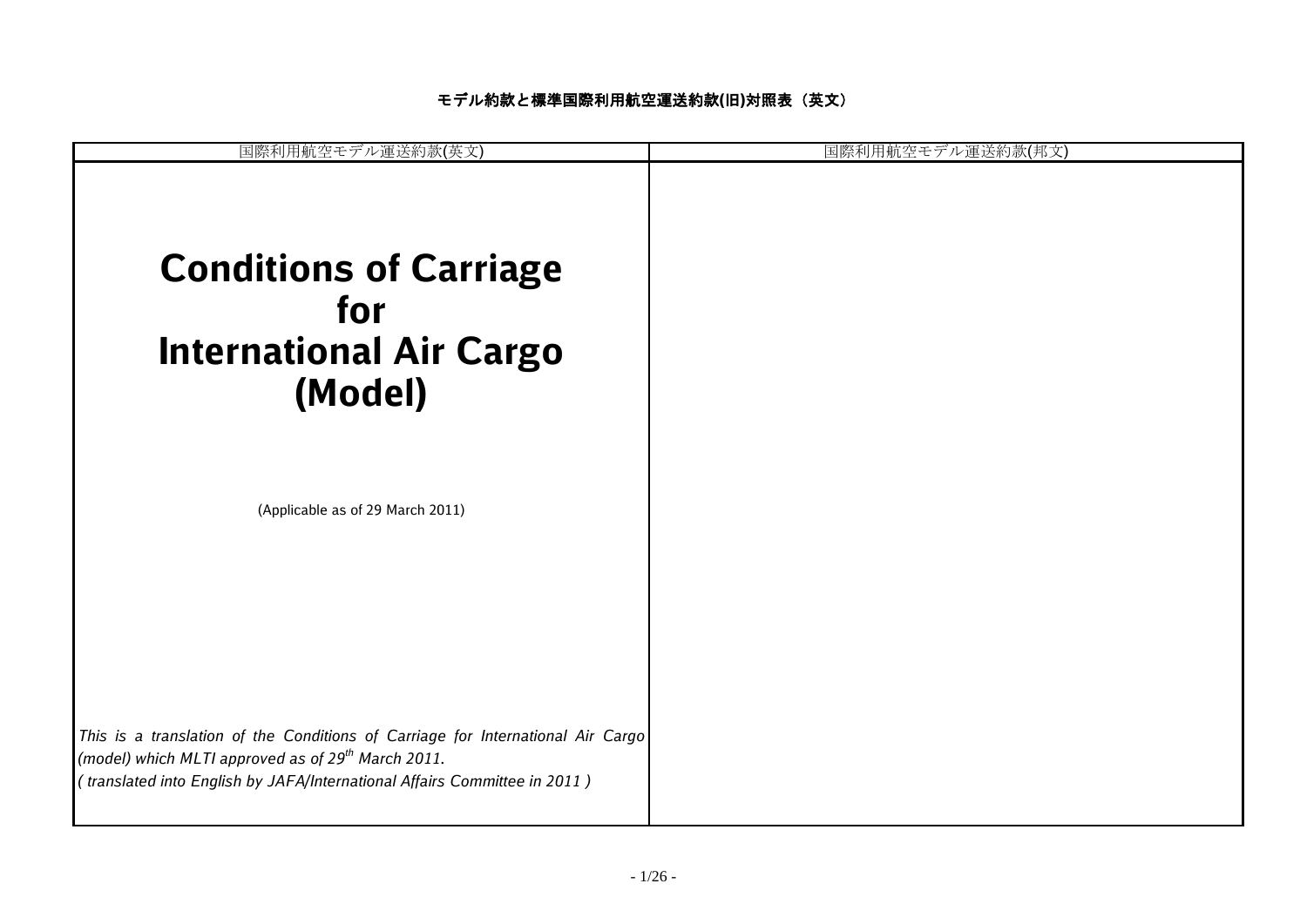| <b>CONTENTS</b>                                                                                 | 目<br>次                                       |
|-------------------------------------------------------------------------------------------------|----------------------------------------------|
| Section 1. General Provisions<br>------------------- 1<br>(Article 1 and 2)                     | 第一章 総則 (第一条・第二条)<br>$\cdots$ $1-2$           |
| Section 2. Issuance of Air Waybill<br>$(Article 3 - 6)$                                         | 第二章 航空運送状の作成 (第三条-第六条)<br>$\cdots$ 2 – 3     |
| Section 3. Offer and Acceptance for Carriage                                                    | 第三章 運送の申込み及び引受け (第七条-第十一条)<br>$\cdots$ 3 – 5 |
| (Article 7 - 11)                                                                                | $\cdots$ 6 – 8<br>第四章 運賃、料金等 (第十二条-第十八条の二)   |
| Section 4. Fares, Charges, Etc.<br>------------------- 4<br>(Article 12 - 18 Sub article 2)     | 第五章 運送中の貨物 (第十九条ー第二十三条)<br>$\cdots$ 8 – 10   |
| Section 5. Cargo under Carriage<br>-------------------<br>-6                                    | 第六章 荷送人の処分権 (第二十四条-第二十八条)<br>$\cdots$ 10-11  |
| (Article 19 - 23)                                                                               | 第七章 貨物の引渡し (第二十九条ー第三十二条)<br>$\cdots$ 12-13   |
| Section 6. Disposition Right of Shipper<br>------------------- 7<br>(Article 24 - 28)           | 第八章 運送の範囲等(第三十三条·第三十四条)<br>$\cdots$ 13-14    |
| Section 7. Delivery of Cargo<br>------------------- 8<br>(Article 29 - 32)                      | 第九章 適用法律及び規則並びに責任(第三十五条-第四十条)・・14-17         |
| Section 8. Scope of Carriage, Etc.<br>-------------------- 10<br>(Article 33 and 34)            |                                              |
| Section 9. Applicable Laws and Regulations and Liability -------------- 10<br>(Article 35 - 40) |                                              |
|                                                                                                 |                                              |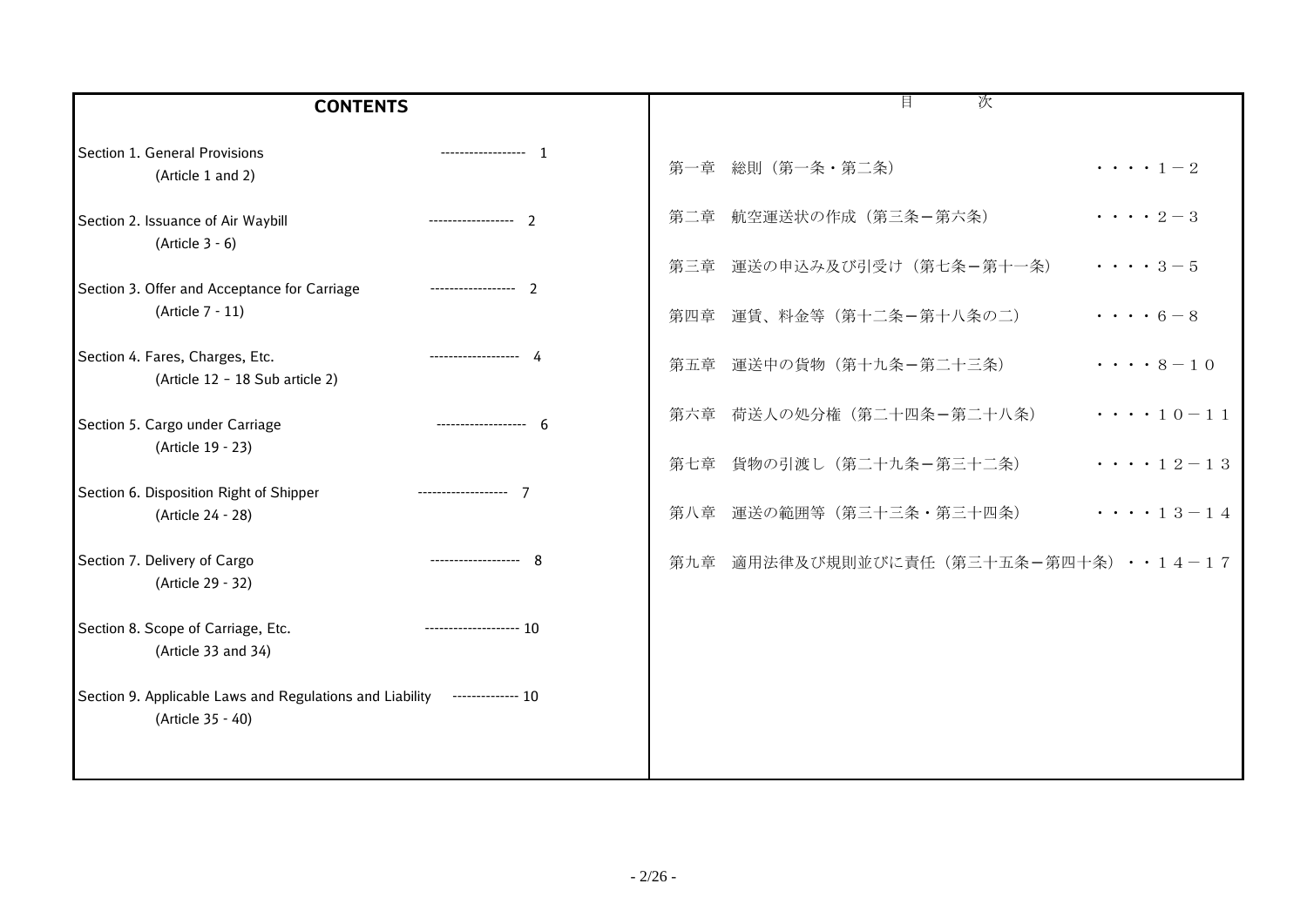| <b>Condition of Carriage</b>                                                                                                                                                                                                                                                                                                                                                                                                                                                                                                                                                                                                                                                                                                                                                                                                                                                                | 国際利用航空モデル運送約款                                                                                                                                                                                                                                                                                       |
|---------------------------------------------------------------------------------------------------------------------------------------------------------------------------------------------------------------------------------------------------------------------------------------------------------------------------------------------------------------------------------------------------------------------------------------------------------------------------------------------------------------------------------------------------------------------------------------------------------------------------------------------------------------------------------------------------------------------------------------------------------------------------------------------------------------------------------------------------------------------------------------------|-----------------------------------------------------------------------------------------------------------------------------------------------------------------------------------------------------------------------------------------------------------------------------------------------------|
| for                                                                                                                                                                                                                                                                                                                                                                                                                                                                                                                                                                                                                                                                                                                                                                                                                                                                                         | 総<br>則                                                                                                                                                                                                                                                                                              |
| <b>International Air Cargo</b><br><b>Section 1. General Provisions</b>                                                                                                                                                                                                                                                                                                                                                                                                                                                                                                                                                                                                                                                                                                                                                                                                                      |                                                                                                                                                                                                                                                                                                     |
|                                                                                                                                                                                                                                                                                                                                                                                                                                                                                                                                                                                                                                                                                                                                                                                                                                                                                             | (事業の種類)                                                                                                                                                                                                                                                                                             |
| (Category of Business)<br>Article 1. This Company is engaged in the following Air Freight Forwarding Business(es)<br>relating to the International Carriage of Cargo which is carried out by an air<br>transport, operator (which means a person who operates the air transport<br>business as provided in, Paragraph 17 of Article 2 of the Aviation Law (Law No.<br>231, 1952)) or relating to the International Carriage of Cargo which is carried out<br>by an Air Freight Forwarder by using said air carriage. Category one Air Freight<br>Forwarding Business (which means the business<br>as provided in Paragraph 7 of Article 2 of the Freight Forwarding Business                                                                                                                                                                                                                | 第一条 当社は、航空運送事業者(航空法(昭和二十七年法律第二百三十一号)第二条第十<br>七項に規定する航空運送事業を経営する者をいう。)が行う貨物の国際運送又は当該運送<br>を利用して貨物利用運送事業者が行う貨物の国際運送に係る次の貨物利用運送事業を行う<br>第一種貨物利用運送事業(貨物利用運送事業法(平成元年法律第八十二号)第二条<br>第七項に規定する事業をいう。)                                                                                                       |
| Law (Law No. 82,1990)).<br>Category two Air Freight Forwarding Business (which<br>means the business as provided in Paragraph 8 of Article 2 of the Freight<br>Forwarding Business Law).                                                                                                                                                                                                                                                                                                                                                                                                                                                                                                                                                                                                                                                                                                    | 第二種貨物利用運送事業(同法同条第八項に規定する事業をいう。)<br>(定義)<br>第二条 この約款において「国際運送」とは、条約が適用される場合にあっては、条約の定                                                                                                                                                                                                                |
| (Definitions)                                                                                                                                                                                                                                                                                                                                                                                                                                                                                                                                                                                                                                                                                                                                                                                                                                                                               | 義に従い、それ以外の場合にあっては、航空運送契約による出発地及び到達地が本邦及び                                                                                                                                                                                                                                                            |
| Article 2. The Term "International Carriage" as used herein is subject to such<br>definition as provided in the Convention (hereinafter defined) if the<br>Convention is applicable, or if it is not applicable shall mean carriage in<br>which the place of departure and the place of destination under a contract<br>of air carriage are respectively situated in this country and a foreign<br>country. For this purpose, the term "country" shall include all territories<br>which are under its sovereignty, suzerainty, mandate, authority, or trusteeship.<br>2. The term "Carrier" as used herein means a person who issues an Air Waybill<br>and carries out the non-actual transport of Cargo, and includes its agents,<br>employees and representatives with respect to the application of the provisions<br>limiting liability provided in these Conditions or an Air Waybill. | 外国である運送をいう。この場合において、「国」とはその主権、宗主権、委任統治、権<br>力、又は信託統治の下にある全領域を含むものとする。<br>この約款において「運送人」とは、航空運送状を発行し、貨物の利用運送を行う者をい<br>$\overline{2}$<br>い、この約款又は航空運送状に規定されている責任を制限する規定の適用については、運<br>送人には、これらの者の代理人、使用人及び代表者を含むものとする。<br>3 この約款において「航空運送状」とは、荷送人により又は荷送人に代わり作成される荷<br>送人と運送人の間の貨物の国際運送に関する契約を証する書類をいう。 |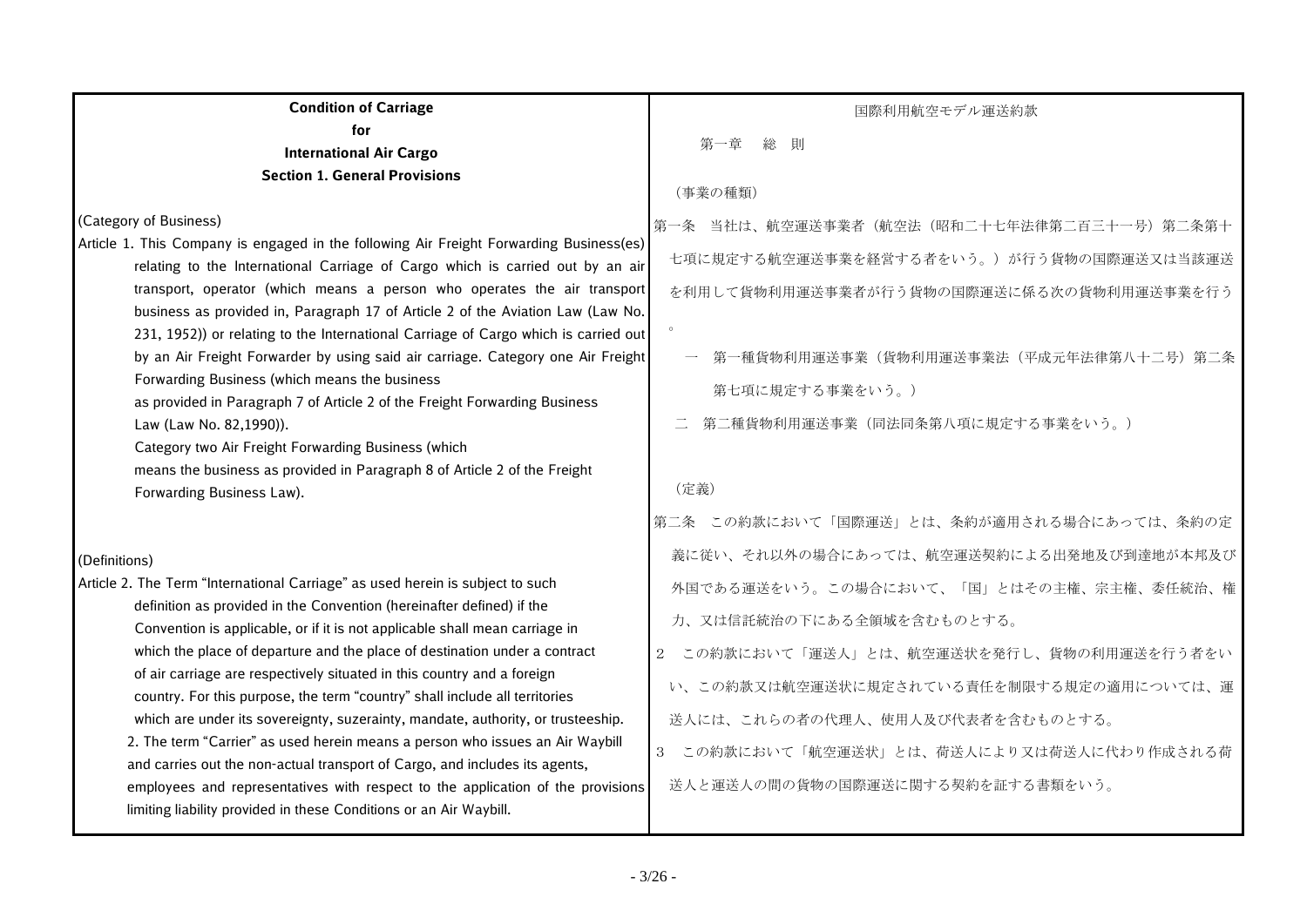| 3. The term "Air Waybill" as used herein means a document made out by or on       | 4 この約款において「荷送人」とは、貨物の国際運送に関して運送人と契約を締結した当              |
|-----------------------------------------------------------------------------------|--------------------------------------------------------|
| behalf of a Shipper, which evidences a contract between a Shipper and a Carrier   | 事者として航空運送状にその名称が記載されているものをいう。                          |
| for International Carriage of Cargo.                                              |                                                        |
| 4. The term "Shipper" as used herein means a person whose name appears in an      | この約款において「荷受人」とは、運送人が貨物を引き渡すべき当事者として航空運送<br>$5^{\circ}$ |
| Air Waybill as a party contracting with a Carrier for International Carriage      | 状にその名称が記載されているものをいう。                                   |
| of Cargo.                                                                         |                                                        |
| 5. The term "Consignee" as used herein means a person whose name appears in       | この約款において「貨物」とは、運送人により一荷送人から一時に一ヶ所で受託され、<br>6           |
| an Air Waybill as a party to whom Cargo is to be delivered by a Carrier.          | 一口として扱われ、一到達地の一荷受人にあてて、一通の航空運送状で運送される一個又               |
| 6. The term "Cargo" as used herein means one piece or several pieces of goods     |                                                        |
| which is/are received by a Carrier from one Shipper at the same time at one       | は数個の物品をいう。                                             |
| place, handled as one lot, addressed to one Consignee at one destination and      | この約款において「条約」とは、千九百二十九年十月十二日にワルソーで署名された「                |
| carried under one Air Waybill.                                                    | 国際航空運送についてのある規則の統一に関する条約」(以下「ワルソー条約」という。               |
| 7. The term "Convention" as used herein means the "Convention for the             |                                                        |
| Unification of Certain Rules relating to International Carriage by Air",          | )、千九百五十五年九月二十八日にヘーグで署名された「千九百二十九年十月十二日にワ               |
| signed at Warsaw on October 12, 1929 (hereinafter called the "Warsaw              | ルソーで署名された国際航空運送についてのある規則の統一に関する条約を改正する議定               |
| Convention") or the Warsaw Convention as amended by the "Protocol to amend        |                                                        |
| the Convention for the Unification of Certain Rules relating to International     | 書」により改正されたワルソー条約(以下「改正ワルソー条約」という。)、千九百七十               |
| Carriage by Air signed at Warsaw on October 12, 1929 (hereinafter called          | 五年九月二十五日にモントリオールで署名された「千九百五十五年九月二十八日にヘーグ               |
| "Amended Warsaw Convention), signed at Hague on September 28, 1955, or the        |                                                        |
| Warsaw Convention as amended by "Additional Protocol No. 4 to amend<br>Convention | で作成された議定書により改正された千九百二十九年十月十二日にワルソーで署名された               |
| for the Unification of Certain Rules relating to International Carriage by        | 国際航空運送についてのある規則の統一に関する条約を改正するモントリオール第四議定               |
| Air, signed at Warsaw on 12 October 1929, as amended by the Protocol done         | 書」により改正された改正ワルソー条約(以下「モントリオール第四議定書」という。)               |
| at the Hague on 28 September 1955, signed at Montreal on 25 September 1975"       |                                                        |
| (hereinafter called "Montreal Protocol No. 4"), or the "Convention for the        | 又は千九百九十九年五月二十八日にモントリオールで署名された「国際航空運送について               |
| Unification of Certain Rules for International Carriage by Air" signed at         | のある規則の統一に関する条約」(以下「モントリオール条約」という。)のうちいずれ               |
| Montreal on 28 May 1999 (hereinafter called the "Montreal Convention"),           |                                                        |
| whichever may be applicable.                                                      | か適用のあるものをいう。                                           |
|                                                                                   |                                                        |
|                                                                                   |                                                        |

8 この約款において「集貨」とは、仕立地等の発地点から出発地空港までの貨物の運送を いう。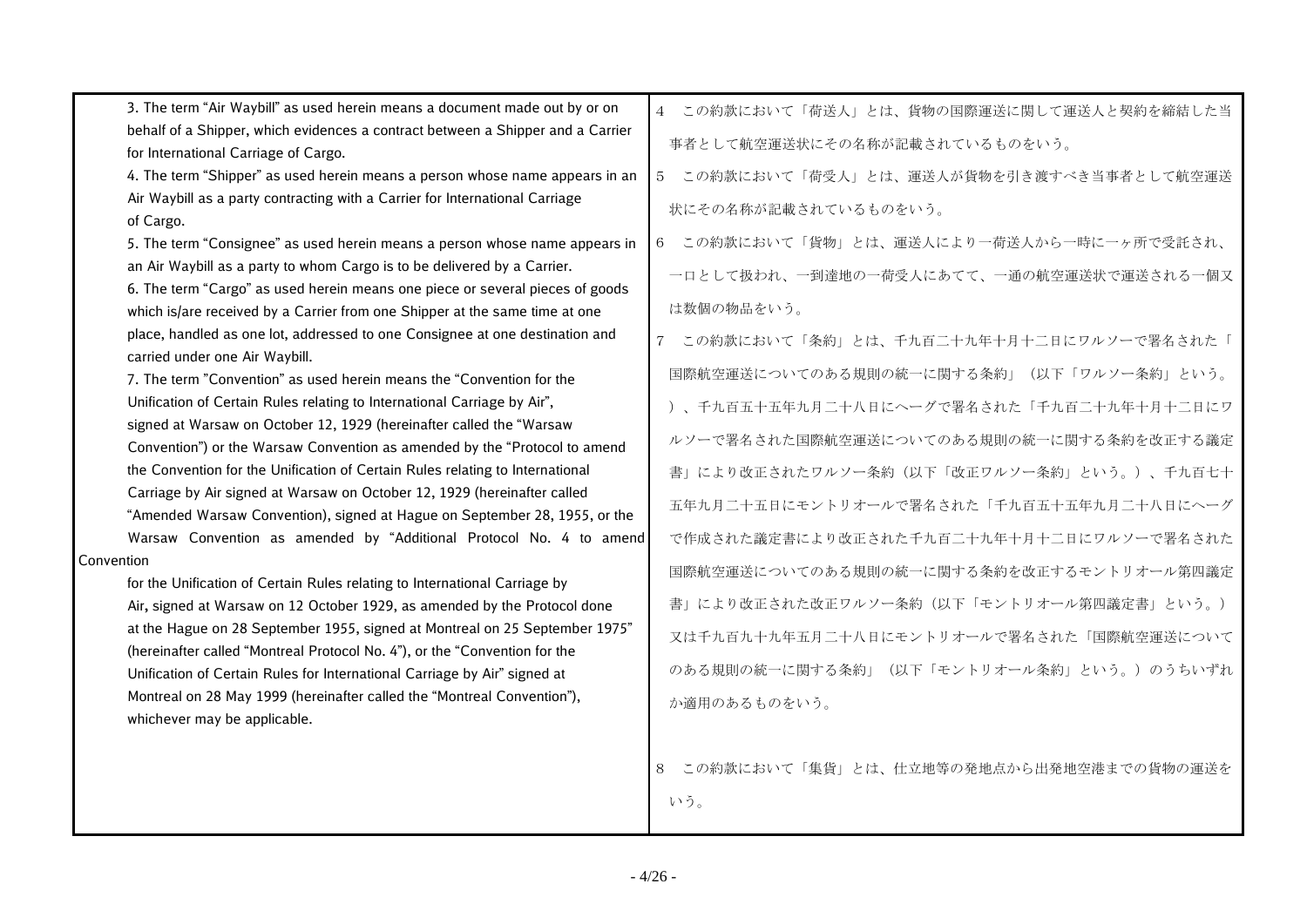| 8. The term "Pick-up Service" as used herein means the carriage of Cargo from                                                                                                                                                                  | 9 この約款において「配達」とは、到達地空港から荷受人若しくはその指定する代理人の                 |
|------------------------------------------------------------------------------------------------------------------------------------------------------------------------------------------------------------------------------------------------|-----------------------------------------------------------|
| the point of pick-up to the airport of departure.                                                                                                                                                                                              | 住所又は必要に応じ関係政府機関の保管所までの貨物の運送をいう。                           |
| 9. The term "Delivery Service" as used herein means the carriage of Cargo from                                                                                                                                                                 | 10 この約款において「特別引出権」とは、国際通貨基金の定める特別引出権(スペシャル                |
| the airport of destination to the address of the Consignee or that of his<br>designated agent or the storage facility of a relevant government agency when<br>required.                                                                        | ドローイングライト/SDR)をいう。                                        |
| 10. The term "SDR" as used herein means the Special Drawing Rights as defined by                                                                                                                                                               | 第二章 航空運送状の作成                                              |
| the International Monetary Fund.                                                                                                                                                                                                               | (荷送人による準備)                                                |
|                                                                                                                                                                                                                                                | 第三条 荷送人は、運送人の定める様式、方法及び枚数で作成した航空運送状を貨物の引渡                 |
| <b>Section 2. Issuance of Air Waybill</b>                                                                                                                                                                                                      | しと同時に運送人に引き渡すものとする。ただし、運賃、料金その他の費用は確定してい                  |
| (Preparation by the Shipper)                                                                                                                                                                                                                   | る限り、運送人が航空運送状に記載するものとする。                                  |
| Article 3. The Shipper shall deliver to a Carrier an Air Waybill which is made out<br>in the form, manner and number of copies prescribed by the Carrier<br>simultaneously with the Cargo hand-over. The fares, charges and other              | (貨物の外観)                                                   |
| expenses for carriage, if fixed, shall be specified in the Air Waybill by<br>the Carrier.                                                                                                                                                      | 第四条 貨物又は貨物の梱包の外観が良好でない場合は、荷送人は、その外観を航空運送状                 |
|                                                                                                                                                                                                                                                | に記載するものとする。ただし、荷送人がそれを記載しない場合又はその記載が不正確で                  |
| (Appearance and Condition of Cargo)                                                                                                                                                                                                            | ある場合は、運送人は、当該運送状に記載し又は訂正をすることができる。                        |
| Article 4. If the appearance of the Cargo or packaging of the Cargo is not in good<br>condition, the Shipper shall specify such condition in the Air Waybill.                                                                                  | (運送人による準備、補完又は訂正)                                         |
| provided, however, that if the Shipper fails to specify such condition in the<br>Air Waybill or such statement is inaccurate, the Carrier may specify or correct<br>it in the Air Waybill.                                                     | 第五条 運送人は荷送人の求めに応じ航空運送状を作成することができる。                        |
|                                                                                                                                                                                                                                                | 貨物とともに引き渡された航空運送状に必要事項の記載が欠けている場合又は誤りがあ<br>$\overline{2}$ |
|                                                                                                                                                                                                                                                | る場合は、運送人は、補完又は訂正をすることができる。ただし、その義務を負うもので                  |
| (Preparation, Completion or Correction by Carrier)                                                                                                                                                                                             | はない。                                                      |
| Article 5. The Carrier may at the request of the Shipper issue an Air Waybill.<br>2. If an Air Waybill which has been handed over with Cargo lacks any necessary<br>particulars or contains any error, the Carrier may complete or correct it. | (記載事項に関する責任)                                              |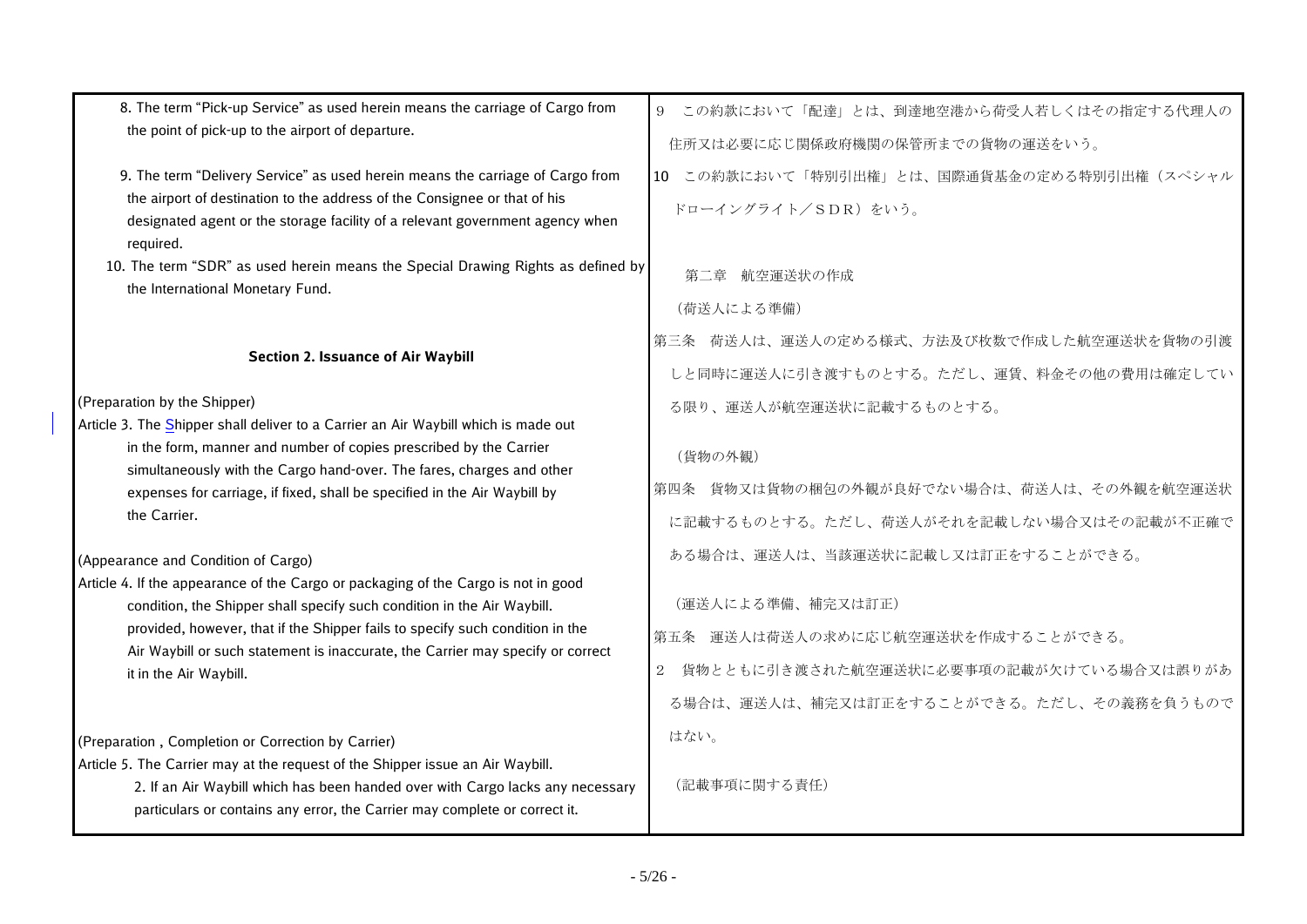| provided, however, that the Carrier shall not be obligated to do so.                                                                                              | 第六条 荷送人が航空運送状に記載し又は荷送人に代わって荷送人の申告に基づき運送人が |
|-------------------------------------------------------------------------------------------------------------------------------------------------------------------|-------------------------------------------|
|                                                                                                                                                                   | 記載した事項が正確かつ完全であることに関して、荷送人は運送人に対して責任を負う。  |
|                                                                                                                                                                   | 前条の規定に従って運送人が荷送人に代わって航空運送状を作成し又は補完した場合は、  |
| (Liability for Particulars and Statements)                                                                                                                        | 荷送人は、運送人が航空運送状記載事項の不適当、不正確又は不完全のために被ったすべ  |
| Article 6. A Shipper shall be liable to the Carrier for the correctness and                                                                                       |                                           |
| completeness of the particulars and statements which are specified in the                                                                                         | ての損害について責任を負うものとする。                       |
| Air Waybill by the Shipper or which are specified by the Carrier on behalf<br>of the Shipper under a declaration by the Shipper.                                  |                                           |
| If a Carrier complete or corrects an Air Waybill on behalf of a Shipper                                                                                           | 第三章 運送の申込み及び引受け                           |
| pursuant to the provisions of the preceding paragraph, the Shipper shall be                                                                                       | (運送に対する申告価額)                              |
| liable for an and all damages that may be suffered by the Carrier by reason<br>of the inappropriateness, incorrectness or incompleteness of the particulars       | 第七条 荷送人は、価額に基づく料金が課せられると否とにかかわらず、すべての貨物につ |
| and statements in the Air Waybill.                                                                                                                                | いて航空運送状により運送に対する価額の申告をしなければならない。この場合において  |
|                                                                                                                                                                   | 「申告価額なし」も一種の価額の申告であるものとする。                |
|                                                                                                                                                                   |                                           |
| Section 3. Offer and Acceptance for Carriage                                                                                                                      | 貨物の航空運送状の運送に対する申告価額が、十万米ドル又はその相当額を超える場合   |
| (Declared Value for Carriage)                                                                                                                                     | には、運送人は、荷送人とあらかじめ特約をしない限り、その貨物を受託しない。     |
| Article 7. The Shipper shall declare the value of all Cargo for carriage on the face<br>of the Air Waybill, whether or not any charges are imposed based upon the | (貨物の点検)                                   |
| value. In this case, "No value declared" shall be also a kind of declaration                                                                                      | 第八条 運送人は、すべての貨物の内容品を点検することができる。ただし、その義務を負 |
| of value.                                                                                                                                                         | うものではない。                                  |
| 2. If the declared value of the Cargo for Carriage on the face of an Air Waybill<br>exceeds US\$100,000 or the equivalent amount thereof, a Carrier shall not     | (梱包方法及び荷印)                                |
| accept such Cargo unless the Carrier agrees to special terms and conditions<br>with the Shipper in advance.                                                       | 第九条 荷送人は、貨物が、通常の注意による取扱いにより、完全に運送され、かつ、人員 |
|                                                                                                                                                                   | に危害を加えず、他の財物に損害を与えることのないよう貨物を梱包しなければならない  |
| (Inspection of Cargo)                                                                                                                                             |                                           |
| Article 8. The Carrier may inspect all contents of the Cargo. provided, however, that                                                                             |                                           |
| the Carrier shall not be obliged to do so.                                                                                                                        | 荷送人は、各梱包には、荷送人及び荷受人の住所及び氏名又は各梱包を特定するための   |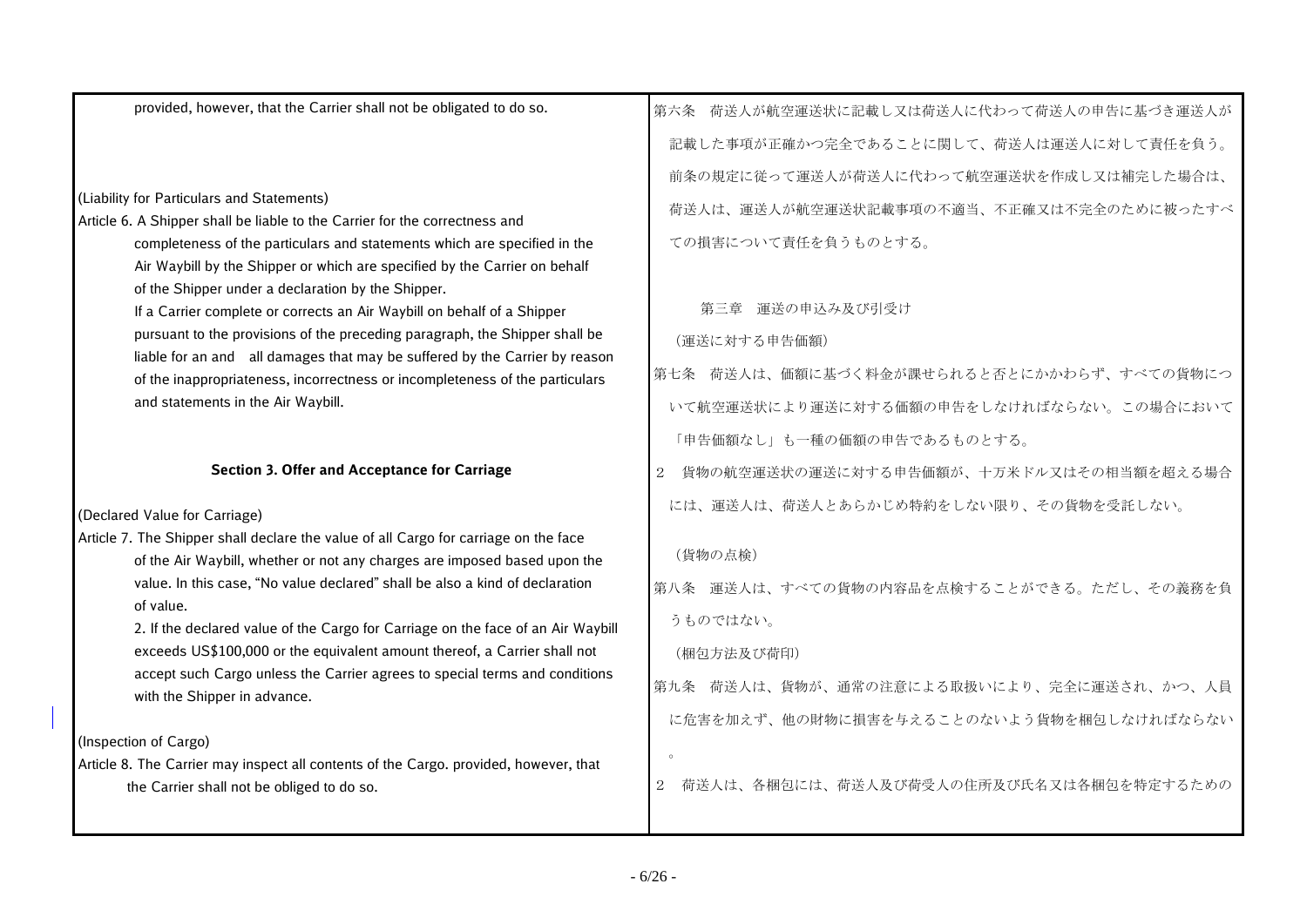| (Method of Packaging and Marking)                                                                                                                                | 荷印を明瞭にかつ消えないように記さなければならない。                   |
|------------------------------------------------------------------------------------------------------------------------------------------------------------------|----------------------------------------------|
| Article 9. The Shipper shall pack Cargo in a manner that it can be completely carried                                                                            | 荷送人は、ガラス製品その他の損壊しやすいもの又はあらゆる種類の液体を内容品とす<br>3 |
| by handling with ordinary care, and does not harm any person or damage any<br>other property.                                                                    | る梱包は、その内容品の性質を梱包の外側に明瞭に大書しなければならない。          |
| 2. Each package shall clearly and indelibly bear marks necessary to specify<br>the addresses and names of the Shipper and Consignee and identify each such       | 荷送人は、気温又は気圧の高低又はその急激な変化によって損害を被りやすい貨物は、<br>4 |
| package.                                                                                                                                                         | 適切な梱包方法その他必要な手段で十分に保護しなければならない。              |
| 3. A package the contents of which are glass products, any other fragile goods<br>or any kinds of liquid whatsoever, shall clearly bear the nature of such       | 運送人は、貨物の梱包が十分でない場合は、荷送人に必要な梱包を要求することができ<br>5 |
| contents on the outside of such package in large print.                                                                                                          | る。                                           |
| 4. Cargo which may easily suffer damage due to high or low temperature or<br>atmospheric pressure or sudden variation thereof, shall be sufficiently             | (生動物の受託制限)                                   |
| protected with proper packaging and any other necessary measures.<br>5. If the packaging of the Cargo is not sufficient, a Carrier may request the               | 第十条 生動物は、荷送人があらかじめその旨を明告するとともに、品目及び性状その他必    |
| Shipper to take necessary packaging measures.                                                                                                                    | 要な事項を航空運送状及び国際航空運送協会の生動物規則で定める生動物証明書に記載し     |
|                                                                                                                                                                  | 、かつ、当該規則に定める梱包方法その他必要な手段を講じた場合に限り、受託すること     |
|                                                                                                                                                                  | ができる。ただし、当該規則に定める運航者例外規定(運送人が利用する航空運送事業者     |
|                                                                                                                                                                  | に係る者に限る。以下同じ。)により受託を禁止しているときは、受託しない。         |
| (Restrictions in Acceptance)                                                                                                                                     |                                              |
| Article 10. Live Animals<br>The Acceptance of Live Animals consignment is to the conditions of the Live                                                          |                                              |
| Animals Regulations as described in the IATA Live Animals Regulations Manual                                                                                     | (危険品の受託制限)                                   |
| and to Carrier's Special Regulations. The Shipper shall declare its Scientific<br>Name, Attributes, all necessary items on the Air Waybill and the Shipper shall | 第十条の二 次の各号に掲げる危険品は、荷送人があらかじめその旨を明告するとともに     |
| complete a Shipper's Certification for Live Animals Regulations or Carrier's                                                                                     | 、品目及び性状その他必要な事項を航空運送状及び国際航空運送協会の危険品規則で定め     |
| Special Regulations.                                                                                                                                             | る危険物申告書に記載し、かつ、当該規則に定める梱包方法その他必要な手段を講じた場     |
|                                                                                                                                                                  | 合に限り、受託することができる。ただし、当該規則に定める運航者例外規定により受託     |
|                                                                                                                                                                  | を禁止しているときは、受託しない。                            |
|                                                                                                                                                                  | 火薬類                                          |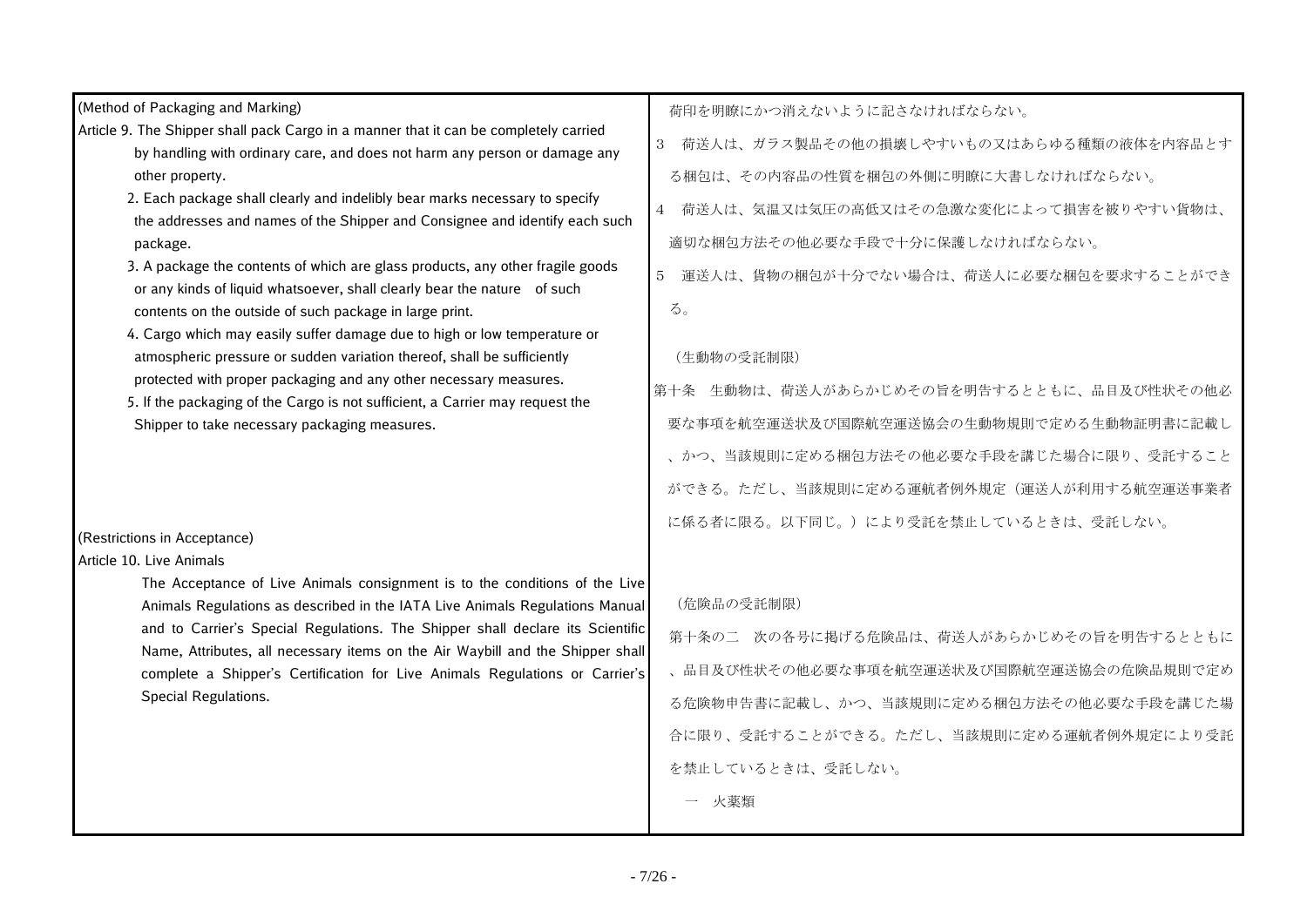| 2. Dangerous Goods                                                                                                                                                                                                       | ガス(高圧ガス、液化ガス、溶解ガス、深冷ガス)                        |  |
|--------------------------------------------------------------------------------------------------------------------------------------------------------------------------------------------------------------------------|------------------------------------------------|--|
| The Acceptance of Dangerous Goods consignment listed in each of followi<br>ng Subparagraphs is to the condition to the Dangerous Goods Regulation                                                                        | 三 引火性液体                                        |  |
| as described in the IATA Dangerous Goods Regulations and to Carrier's<br>Special Regulations. The Shipper shall declare its Proper Shipping Name/<br>Description, Attributes, all necessary items on the Air Waybill and | 可燃性固体、自然発火性物質、水との接触により引火性気体を発生する物質<br>四        |  |
| the Shipper shall complete a Shipper's Declaration for Dangerous Goods a<br>nd also appropriate packing shall be made under Dangerous Goods<br>Regulations or Carrier's Special Regulations.                             | 酸化性物質、有機過酸化物<br>五<br>六 毒物及び病毒を移しやすい物質          |  |
| (1). Explosives;                                                                                                                                                                                                         |                                                |  |
| (2). Gas (high-pressurized gas, liquefied gas, dissolved gas, chilled                                                                                                                                                    | 放射性物質                                          |  |
| gas);                                                                                                                                                                                                                    | 腐食性物質<br>八                                     |  |
| (3). flammable liquids;                                                                                                                                                                                                  | 九 その他の有害物品(磁性物質、麻酔性、有毒性、あるいは他の類似な性質をもった        |  |
| (4). Combustible solids, substances with spontaneous ignition characteristics,                                                                                                                                           |                                                |  |
| substances which generate flammable gases in case of contact with water;                                                                                                                                                 | 液体又は固体で旅客又は運航乗務員に対し極度の不快感を与える物質)               |  |
| (5). Oxidants, organic peroxide;                                                                                                                                                                                         |                                                |  |
| (6). Poisons and substances which easily disseminate viruses;<br>(7). Radioactive substances;                                                                                                                            | (その他の受託制限)                                     |  |
| (8). Corrosive substances; and                                                                                                                                                                                           | 第十条の三 次の各号に掲げる物品は、荷送人があらかじめその旨を明告するとともに、       |  |
| (9). Other harmful materials (magnetic substances, liquids or solids with                                                                                                                                                | 品目及び性状その他必要な事項を航空運送状に記載し、かつ、国際航空運送協会の貨物取       |  |
| anesthetic, toxic or similar attributes, which cause passengers or flight<br>crew to feel extreme discomfort).                                                                                                           | 扱マニュアルに定める梱包方法その他必要な手段を講じた場合に限り、受託することがで       |  |
|                                                                                                                                                                                                                          | きる。ただし、当該マニュアルに定める運航者例外規定により受託を禁止しているときは       |  |
|                                                                                                                                                                                                                          | 、受託しない。                                        |  |
|                                                                                                                                                                                                                          | 貴重品(次に掲げる品目のいずれかを含むものをいう。)                     |  |
| 3. Others                                                                                                                                                                                                                | イ 運送に対する申告価額が一キログラム当り千米ドル又は相当額以上の品目            |  |
| The Acceptance of the consignments listed in each of the following<br>Subparagraphs is to the condition of IATA TACT rules and to Carrier's Special                                                                      | 金、白金その他の貴金属及びその製品であって国際航空運送協会の規則で貴重品<br>$\Box$ |  |
| Regulations. The Shipper shall declare its correct Shipping Name, Attributes,                                                                                                                                            | と定められたもの(金又は白金のメッキ製品を除く。)                      |  |
| all necessary items on the Air Waybill and appropriate packing shall be made<br>under IATA TACT rules or Carrier's Special Regulations.                                                                                  | ハ 紙幣、硬貨、有価証券、旅行者用小切手、切手、使用可能な状態の銀行カード          |  |
| (1) Valuables (which means goods included in any of the following<br>articles):                                                                                                                                          | 又はクレジットカード                                     |  |
|                                                                                                                                                                                                                          |                                                |  |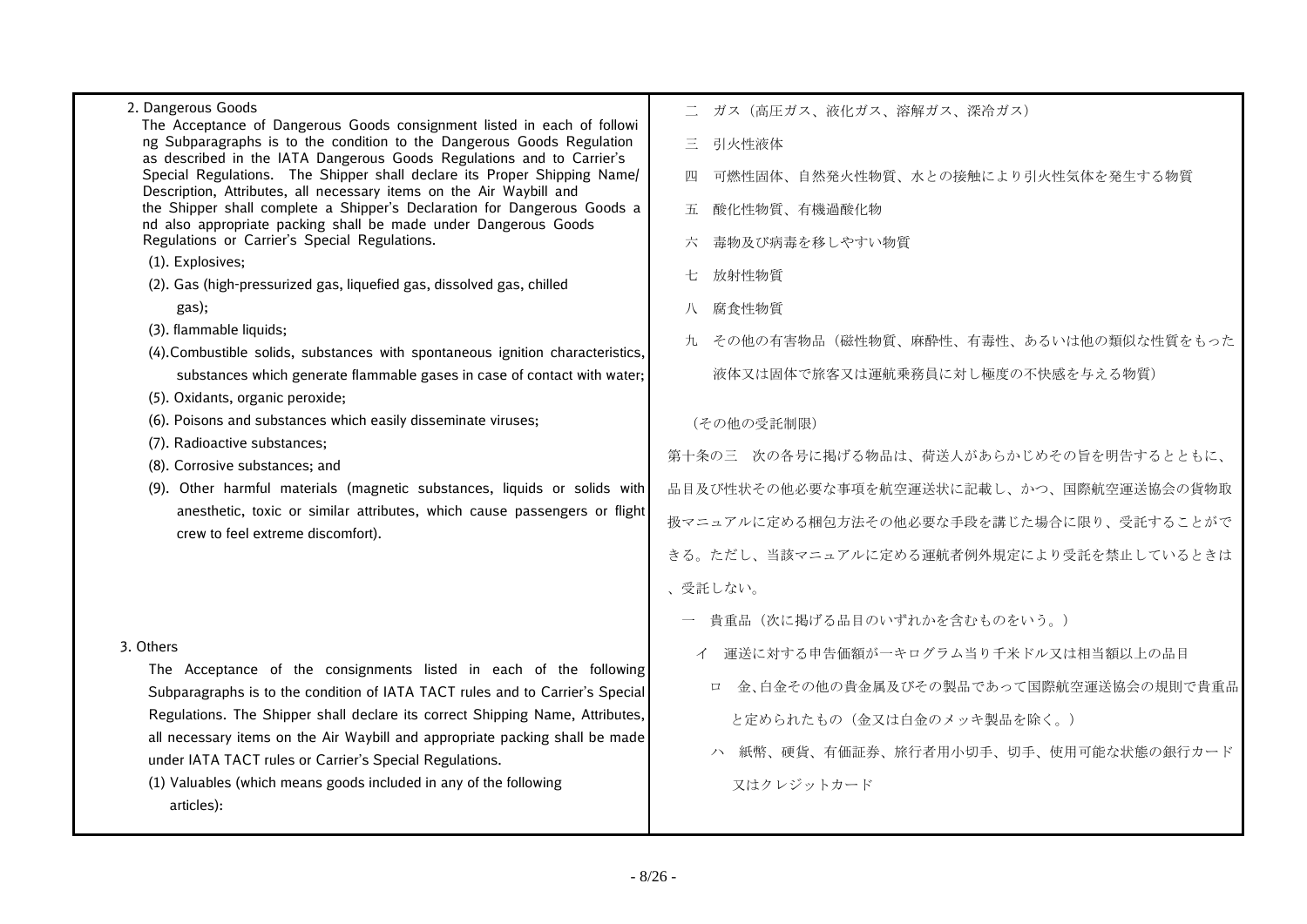| a. Articles which have a declared value for carriage of not less than                                                                                           | ニ ダイヤモンド (工業用ダイヤモンドを含む。)、ルビー、エメラルド、サファ       |
|-----------------------------------------------------------------------------------------------------------------------------------------------------------------|----------------------------------------------|
| US\$1,000 per kilogram or the equivalent thereof;<br>b. Gold, platinum and other precious metals and any products thereof,                                      | イア、オパール、真珠(養殖真珠を含む。)及びこれらからなる宝飾品             |
| which are defined as valuables in the Regulation of the International Air                                                                                       | ホ 金、銀又は白金からなる宝飾品                             |
| Transport Association (except products which are plated with gold or<br>platinum);                                                                              | 信書又は現行法で信書と定義された通信手段                         |
| c. Paper money, coins, marketable securities, traveler's checks, stamps                                                                                         | 三<br>遺体又は遺骨                                  |
| and bank cards or credit cards which are in valid and usable conditions;<br>d. Diamonds (including those for industrial use), rubies, emeralds,                 | 変質、腐敗しやすいもの<br>四                             |
| sapphires, opals, pearls (including cultured pearls) and ornaments and<br>accessories made therefrom; and                                                       | (受託しない物品)                                    |
| e. Ornaments and accessories made of gold, silver or platinum.                                                                                                  | 第十条の四 運送又は輸出入が出発国、到達国、経由国又は通過国の法令又は          |
| (2) Letters or means of communication which are defined as letters under the<br>laws in effect.                                                                 | 規則により禁止されている物品、その他運送人が運送に不適当と認める物品は受託しない     |
| (3) Human remains and ashes.                                                                                                                                    |                                              |
| (4) Goods which easily deteriorate or rot.                                                                                                                      |                                              |
|                                                                                                                                                                 | 明告等第十条、第十条の二若しくは第十条の三の規定により荷送人が行う事項<br>第十一条  |
|                                                                                                                                                                 | が不実、不正確若しくは不完全であった場合又は運送人が第十条の四に掲げる物品と知ら     |
| 4. Unacceptable Goods                                                                                                                                           | ずに運送を引き受けた場合は、貨物に関する責任はその貨物の荷送人及び荷受人にあり、     |
| The goods the carriage or exportation or importation of which is prohibited<br>under the laws or regulations of the country of departure, country of            | それらの者は連帯してその貨物により運送人が被る破壊、滅失、き損、遅延、責任又は科     |
| destination, country of transit or country of passage.                                                                                                          | 料に関し運送人に対して補償しなければならない。                      |
|                                                                                                                                                                 |                                              |
|                                                                                                                                                                 | 第四章 運賃、料金等                                   |
| (Liability for Failure to Comply with Conditions)                                                                                                               | (収受する運賃、料金等)                                 |
| Article 11. If any of the shipper declared items under article 10 in each paragraph<br>Is found faithlessness, incorrect, incomplete and if the Carrier accepts | 第十二条 運送人は、運賃表に定める運賃、料金その他の費用を収受する。           |
| the carriage of goods without being aware that such goods come under those                                                                                      | 個人(事業として又は事業のために運送契約の当事者となる者を対象とするものを除く<br>2 |
| listed in the preceding Article, the liability for such Cargo shall vest<br>in the Shipper and Consignee of such Cargo, and they shall jointly and              | 。)を対象とした運賃、料金その他の費用は、主たる事務所その他の営業所において公示     |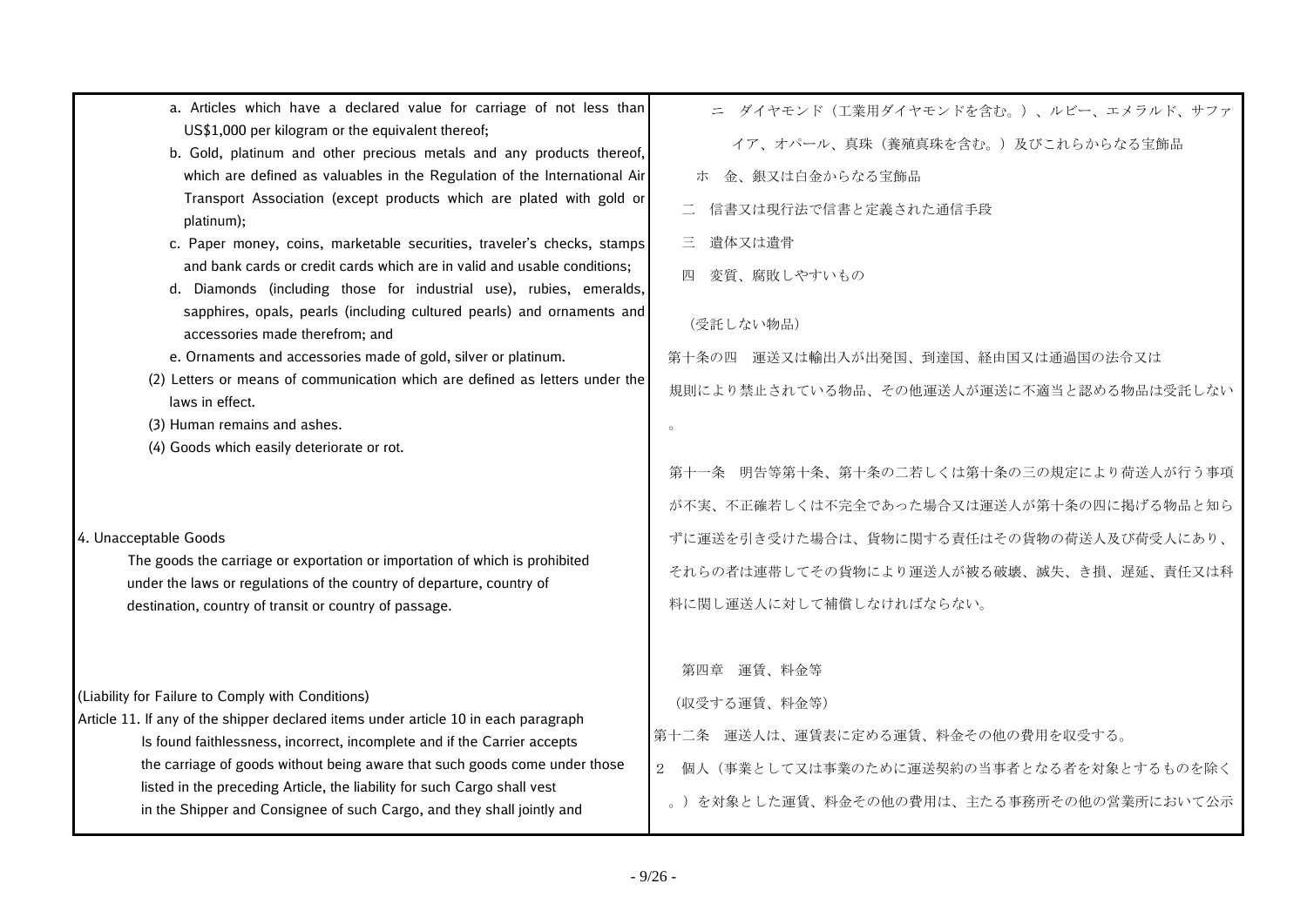| severally indemnify the Carrier against any loss, damage, delay, liability<br>or penalty incurred by the Carrier arising out of such Cargo.                                                                                                                                                                                                                                                                                                                                                                                                                                                                                                      | するものとする。                                                                                                                                                                                                                                                 |
|--------------------------------------------------------------------------------------------------------------------------------------------------------------------------------------------------------------------------------------------------------------------------------------------------------------------------------------------------------------------------------------------------------------------------------------------------------------------------------------------------------------------------------------------------------------------------------------------------------------------------------------------------|----------------------------------------------------------------------------------------------------------------------------------------------------------------------------------------------------------------------------------------------------------|
|                                                                                                                                                                                                                                                                                                                                                                                                                                                                                                                                                                                                                                                  | (運賃着払による貨物の受託)                                                                                                                                                                                                                                           |
| Section 4. Fares, Charges, Etc.                                                                                                                                                                                                                                                                                                                                                                                                                                                                                                                                                                                                                  | 第十三条 運送人は、運賃、料金その他の費用を着払で貨物を受託することができる。                                                                                                                                                                                                                  |
| (Fares, Charges, Etc. to be Received)<br>Article 12. The Carrier shall receive fares, charges and other expenses for carriage,<br>which are published in the tariff schedule thereof.<br>2. Fares, charges and other expenses for carriage for an individual (excepting<br>cases where a person acts as a business or becomes the person of carriage<br>contract for a business) shall be made known to the public at the main offices<br>and other sales offices of a Carrier.                                                                                                                                                                  | 前項の規定にかかわらず、次に掲げる貨物については着払による運送を取り扱わないこ<br>2<br>とができる。<br>自由を拘束されている者にあてる貨物<br>$\equiv$<br>政府機関にあてる貨物(政府機関がしかるべき証明書類を呈示して発送する場合を除<br>$\langle \, \rangle$<br>物品価額がその運賃及び料金より低い貨物                                                                         |
| (Acceptance of Cargo on a Collect Basis)<br>Article 13. The Carrier may accept the Cargo on condition that the fares, charges<br>and other expenses for carriage shall be paid for on a collect basis.<br>2. Notwithstanding the provisions of the preceding Paragraph, the Carrier<br>may not handle the carriage on a collect basis with respect to the Cargo<br>listed below.<br>(1) the Cargo which is addressed to a person who is under restraint of<br>freedom.                                                                                                                                                                           | 到達国の通貨規則又は航空運送に関する規則が着払による貨物の引渡しを認めない国<br>にあてる貨物<br>引越荷物、別送手荷物及び個人用品<br>五.<br>その他運送人が運賃、料金その他の費用を着払とすることが不適当と認める貨物                                                                                                                                       |
| (2) the Cargo which is addressed to a government agency (excepting cases<br>where a Government agency dispatches it upon presentation of proper<br>certifying documentation).<br>(3) the Cargo the value of which is less than the amount of the fares and<br>charges for carriage thereof.<br>(4) Cargo which is addressed to a country of destination in which the regulation<br>concerning currency or regulation concerning carriage by air does not permit<br>the delivery of the Cargo on a collect basis.<br>(5) Baggage shipped owing to a household move, luggage which is shipped as<br>unaccompanied luggage and personal belongings. | (運賃、料金等の支払)<br>第十四条 運賃、料金その他の費用の支払は、運賃表に定める通貨で行われるものとする。<br>ただし、運賃、料金その他の費用が着払の場合にあっては、運送人が別に支払通貨を定め<br>ることができる。<br>特約のある場合を除き、すべての運賃、料金その他の費用は、元払の場合にあっては、<br>2<br>運送人がその航空運送状と貨物を受け取ったときに、着払の場合にあっては、運送人がそ<br>の航空運送状を荷受人又はその指定代理人に引き渡すときに、運送人に対し、現金又は運 |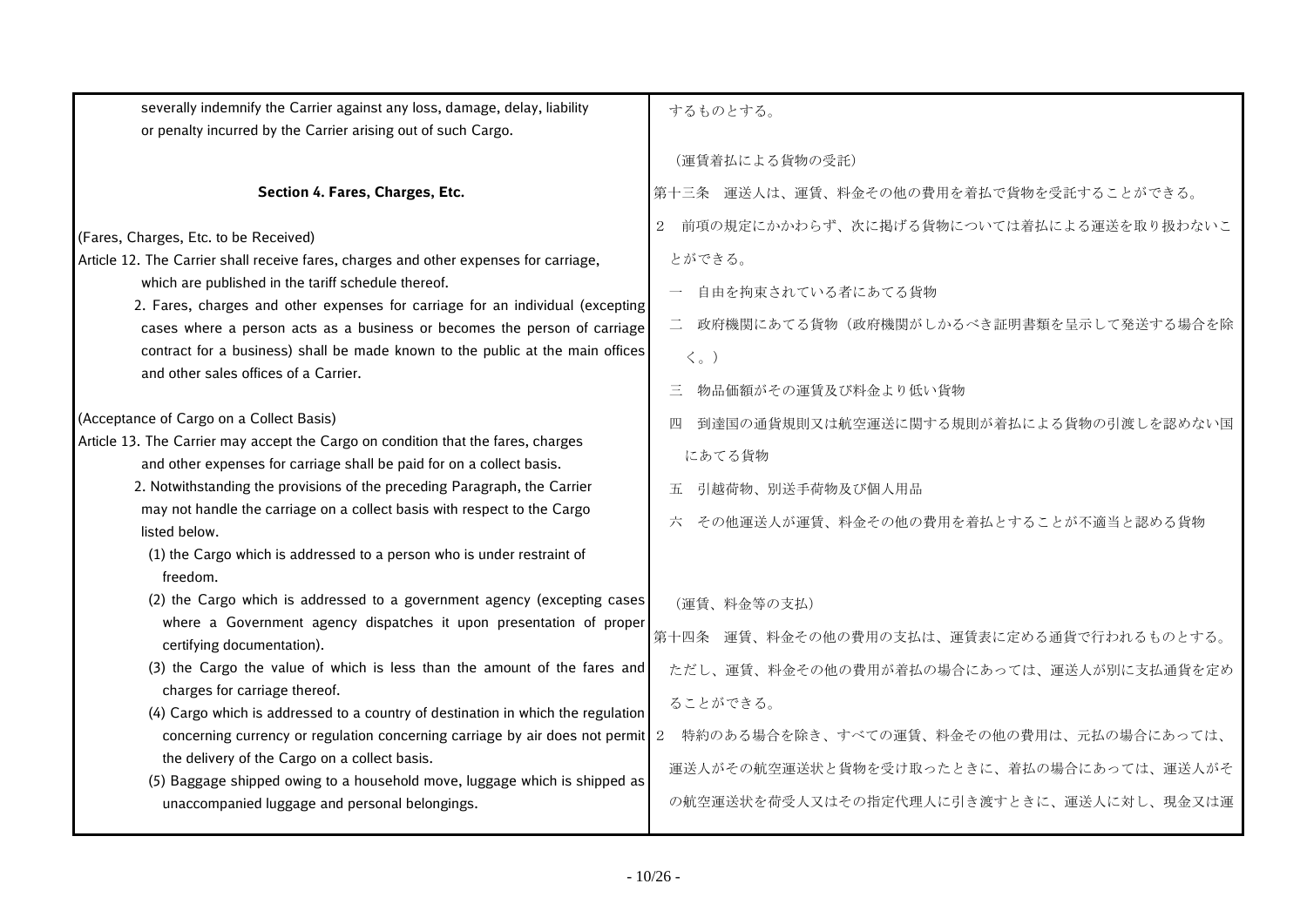| (6) Other Cargo for which the payment of the fares, charges and other                                                                                           | 送人の指定した支払手段により支払われるものとする。                       |
|-----------------------------------------------------------------------------------------------------------------------------------------------------------------|-------------------------------------------------|
| expenses for carriage on a collect basis is deemed inadequate by a Carrier.                                                                                     | 運賃、料金その他の費用の着払の取扱いをした貨物について、荷受人がその支払を行わ<br>3    |
| (Payment of fares, Charges, Etc.)                                                                                                                               | ない場合は、荷送人は当該運賃、料金その他の費用の支払の義務を負うものとし、支払が        |
| Article 14. Payment of the fares, charges and other expenses for carriage shall be<br>made in the currency which is published in the tariff schedule. provided, | 行われない限り、運送人は、貨物の引渡しをしないものとする。                   |
| however, that if the fares, charges and other expenses for carriage are paid                                                                                    | 4 荷送人は、未払いの運賃、料金その他の費用、運送人の立替金及び次に掲げる事由によ       |
| on a collect basis, the Carrier may select a different currency for payment.<br>2. Unless otherwise specifically agreed, all fares, charges and other           | り運送人が支払った経費、支出、罰金、科料その他の金銭又は被った時間の空費その他の        |
| expenses for carriage shall be paid to the Carrier in cash or by a payment                                                                                      | 損害のすべてにつき、運送人に保証するものとする。                        |
| means designated by the Carrier, in the case of prepayment, when the Carrier<br>has received the Air Waybill concerned and the Cargo, or in case of payment     | 法令により運送が禁止されている物品の貨物への包含                        |
| on a collect basis, when the Carrier has delivered the Air Waybill                                                                                              | $\equiv$<br>荷印、荷番号、あて名、貨物又は貨物の梱包の表示の不適法、不正確又は不備 |
| concerned to the Consignee or the Consignee's designated agent.                                                                                                 | 輸出入許可書又は必要な証明書その他の書類の不備又は遅延<br>三                |
| 3. If the Consignee does not make payment with respect to the Cargo the fares,<br>charges and other expenses for which are to be handled on a collect basis,    | 税関に対する不適正な申告<br>四                               |
| the Shipper shall be liable to pay such fares, charges and other expenses                                                                                       | 貨物の重量又は容積についての不正確な記載<br>Ŧī.                     |
| for carriage, and the Carrier shall not deliver the Cargo, unless such<br>payment is made.                                                                      | 運送人は、前項のいずれの場合でも、貨物に対し留置権を有し、その運賃、料金その他<br>5    |
| 4. the Shipper shall guarantee to the Carrier the payment of all unpaid fares,                                                                                  | の費用の支払がないときには、貨物を競売又は任意売却に付し、かつ、その金額の全部又        |
| charges and other expenses for carriage, money advanced by the Carrier and<br>all costs, expenditures, fines, penalties, loss of time, damages and other        | は一部をその売却代金より受領する権利を有するものとする。ただし、売却に付す前に、        |
| losses paid or incurred by the Carrier due to the following events;                                                                                             | 運送人は航空運送状に記載した住所の荷送人又は荷受人にその旨の通知をするものとする        |
| (1) Inclusion in the Cargo of goods, the carriage of which is prohibited by laws<br>and regulations;                                                            |                                                 |
| (2) Illegality, incorrectness, or insufficiency of marks, numbers, addresses or                                                                                 | 前項の売却は、売却代金により充当しても不足する額についての荷送人及び荷受人の支         |
| indication of the Cargo or packaging of the Cargo;                                                                                                              | 払債務を免除するものではない。                                 |
| (3) Insufficiency or delay of any export or import licenses or any required<br>certificates or other documents;                                                 | 第五項の運送人の権利は、貨物の引渡し、占有放棄又は現実の支払がなされない限り支         |
| (4) Improper declaration to customs authorities; and                                                                                                            | 払の確認によって、影響され、喪失し又は害されるものではない。                  |
| (5) Incorrect indications of weight or volume of the Cargo.<br>5. In any cases provided in the preceding Paragraph, the Carrier shall have                      | 運賃、料金その他の費用、公租及び公課、運送人が支出した支払金その他の運送人に支<br>8    |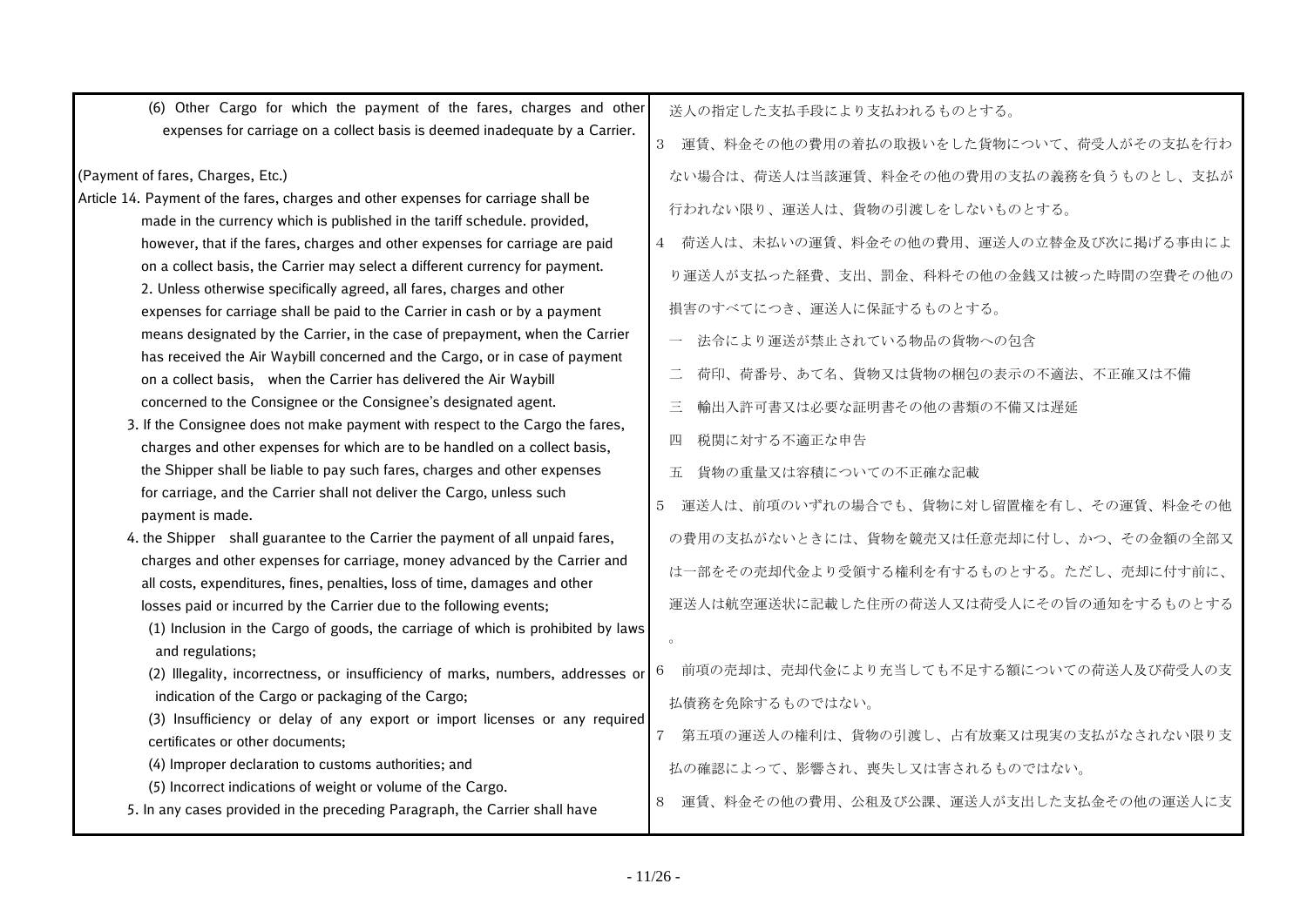| a lien on the Cargo, and if the payment of the fares, charges and other                                                                                | 払われるべきすべての金額は貨物の破壊、滅失、紛失、き損又は不着にかかわらず、その     |
|--------------------------------------------------------------------------------------------------------------------------------------------------------|----------------------------------------------|
| expenses for carriage, etc. is not made, the Carrier shall have the right                                                                              | 全額が支払われなければならない。                             |
| to put the Cargo up for public auction or voluntary sale, and the right to                                                                             |                                              |
| receive all or any part of said fares, etc. from the sales price thereof.                                                                              | 運送人は、貨物の破壊、滅失、紛失又はき損に関する損害賠償請求をすべての運賃、料<br>9 |
| Provided, however, that prior to putting it up for sale, the Carrier shall                                                                             | 金その他の費用の支払がなければ受け付けない。ただし、貨物のどの部分も引き渡されて     |
| give notice thereof to the Shipper of Consignee at the address stated in the                                                                           |                                              |
| Air Waybill.                                                                                                                                           | いない場合には、運賃、料金その他の費用が未払であっても損害賠償請求を受け付ける。     |
| 6. The sale provided in the preceding Paragraph shall not discharge the Shipper                                                                        | 1<br>荷送人又は荷受人は、損害賠償請求額を運賃、料金その他の費用の金額から差し引くこ |
| and Consignee from their obligation to pay any deficiency outstanding after                                                                            | $\Omega$                                     |
| a sale payment of the said fares, etc. from the sales price.                                                                                           | とはできない。                                      |
| 7. The right of the Carrier provided in Paragraph 5 shall not be affected,                                                                             |                                              |
| lost or prejudiced by the delivery of the Cargo, waiver of possession thereof                                                                          | (運賃料金着払取扱手数料)                                |
| or confirmation of payment unless actually paid.                                                                                                       |                                              |
| 8. The fares, charges and other expenses for carriage, taxes and public dues,                                                                          | 第十五条 運送人は、運賃、料金その他の費用が着払の場合には、運賃表に定める運賃料金    |
| payments disbursed by a Carrier, and other amounts payable to the Carrier                                                                              | 着払取扱手数料を収受する。                                |
| shall be fully reimbursed, whether or not Cargo is lost, missing or damaged,                                                                           |                                              |
| or fails to arrive.                                                                                                                                    | (従価料金)                                       |
| 9. The Carrier shall not accept any claim for damages with respect to lost,                                                                            |                                              |
| missing or damaged Cargo unless all fares, charges and other expenses for                                                                              | 第十六条 運送人は、荷送人の運送に対する申告価額が運賃表に定める価額を超える場合に    |
| carriage are paid. Provided, however, that if no part of the Cargo is<br>delivered, the Carrier shall accept a claim for compensation for damages even | は、運賃表に定める従価料金を収受する。                          |
| if the fares, charges and other expenses for carriage are not paid.                                                                                    |                                              |
| 10. The Shipper or the Consignee may not deduct any amount of a claim for                                                                              | (航空運送状作成手数料)                                 |
| damages                                                                                                                                                |                                              |
| from the fares, charges and other expenses for carriage.                                                                                               | 第十七条 運送人は、航空運送状を作成し又は補完する場合には、運賃表に定める航空運送    |
|                                                                                                                                                        | 状作成手数料を収受する。                                 |
| (Charges for Collect Payment)                                                                                                                          |                                              |
| Article 15. If the fares, charges and other expenses for carriage are paid on a collect                                                                | (附帯料金等)                                      |
| basis, the Carrier shall receive such charges for collect payment as published in                                                                      |                                              |
| the tariff schedule.                                                                                                                                   | 第十八条 運送人が、貨物利用運送事業に附帯して行う貨物の荷造り、保管又は仕分け、代    |
|                                                                                                                                                        | 金の取立て及び立替えその他の貨物利用運送事業に附帯する業務等を引き受けた場合には     |
|                                                                                                                                                        |                                              |
|                                                                                                                                                        |                                              |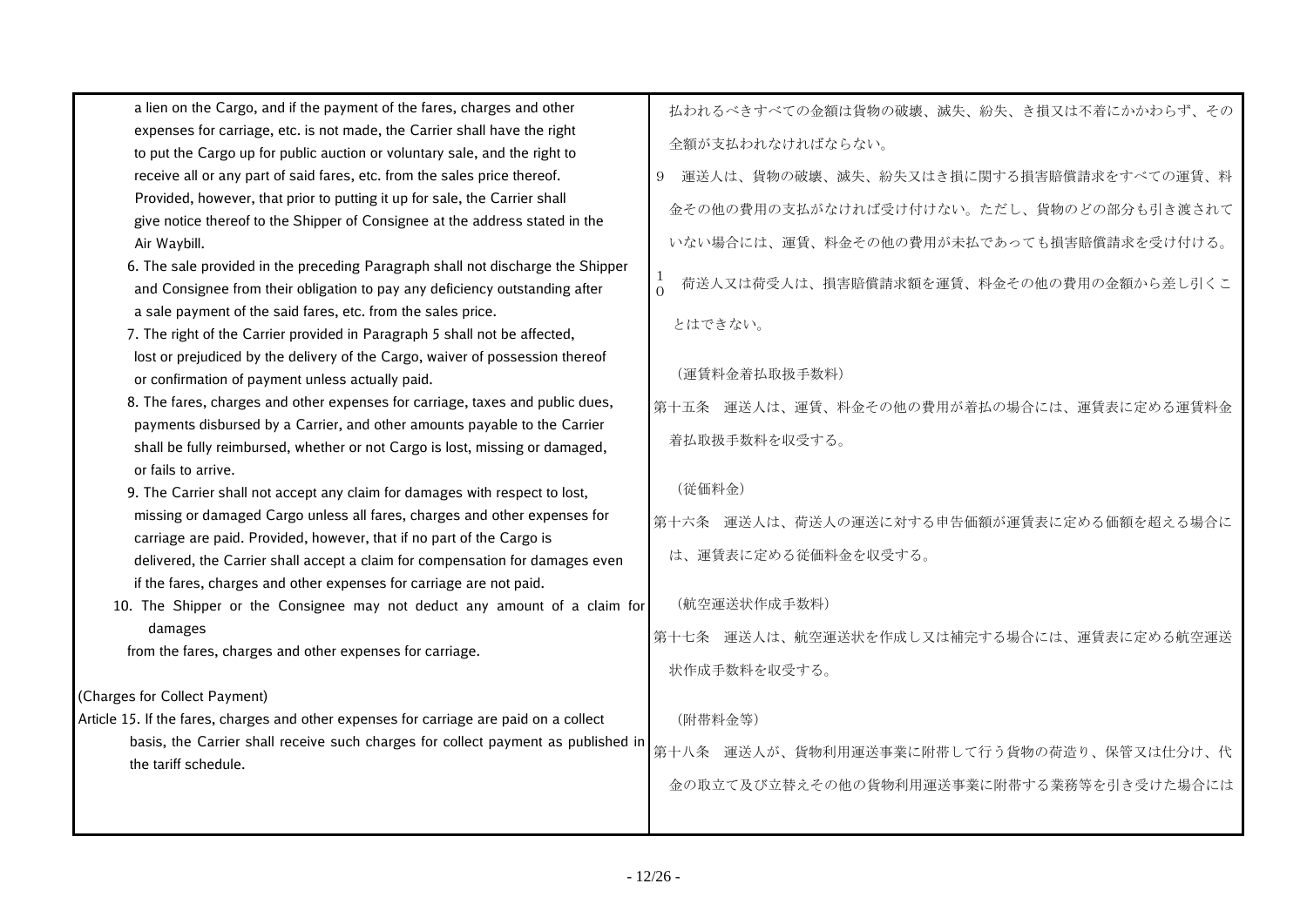|                                                                                                                                                     | 、当該業務に係る料金を収受する。                                          |
|-----------------------------------------------------------------------------------------------------------------------------------------------------|-----------------------------------------------------------|
| (Valuation Charges)<br>Article 16. If the declared value for carriage furnished by the Shipper exceeds the                                          | $\overline{2}$<br>運送人が、運送保険契約の締結を引き受けた場合には、当該保険に係る保険料を収受す |
| value specified in the tariff schedule, the Carrier shall collect and                                                                               | る。                                                        |
| receive such ad valorem charges as published in the tariff schedule.                                                                                | (準用規定)                                                    |
|                                                                                                                                                     |                                                           |
| (Air Waybill Preparation Charge)                                                                                                                    | 第十八条の二 第十二条第二項の規定は、第十五条から第十八条までの場合について準用す                 |
| Article 17. The Carrier shall collect an Air Waybill preparation charge for the                                                                     | る。                                                        |
| issuance or supplement of an Air Waybill according to the tariff schedule.                                                                          |                                                           |
|                                                                                                                                                     | 第五章 運送中の貨物                                                |
| (Incidental Charges, Etc.)                                                                                                                          |                                                           |
| Article 18. If the Carrier undertakes the packaging and storage of the Cargo,                                                                       | (法令の遵守)                                                   |
| collection or advance payment of prices of the Cargo which are carried out                                                                          | 第十九条 荷送人は貨物の梱包方法、運送又は引渡しに関する法令並びに出発国、到達国、                 |
| incidentally to the Air Freight Forwarding Business, and other services<br>which are usually incidental to the Air Freight Forwarding Business, the | 経由国及び上空通過国のすべての現行法令(税関その他の関係行政庁の規則を含む。)を                  |
| Carrier shall receive such incidental charges as published in the tariff                                                                            | 遵守し、かつ、その法令を遵守するために必要とされる情報及び書類を提供し又は航空運                  |
| schedule.                                                                                                                                           | 送状に添付するものとする。                                             |
| 2. If the Carrier undertakes to conclude a carriage insurance contract, the<br>Carrier shall receive a premium for such insurance.                  | 2 運送人は、荷送人の情報又は書類が正確かつ充分であることを調べる義務はなく、荷送                 |
|                                                                                                                                                     | 人が前項の義務を遵守しなかったために生ずる損失又は諸費用については、荷送人その他                  |
| (Application of Necessary Changes)                                                                                                                  | の者に対して責任を負わないものとする。                                       |
| Article 18, Sub article 2. Regulations in Article 12 Paragraph 2 shall apply necessary                                                              |                                                           |
| changes to situations in Article 15 through Article 18.                                                                                             | 3 運送人が、現行法令、規則、命令、要求又は要請と解するものにより、貨物の運送を拒                 |
|                                                                                                                                                     | 絶する必要があると合理的に判断し、当該貨物の運送を現実に拒絶した場合においては、                  |
|                                                                                                                                                     | 運送人は、なんら責任を負わないものとする。                                     |
|                                                                                                                                                     |                                                           |
| <b>Section 5. Cargo under Carriage</b>                                                                                                              | (諸費用の支払及び税関の諸手続)                                          |
|                                                                                                                                                     | 第二十条 運送人は、貨物に関する公租、公課その他の費用を立替え又は支払をすることが                 |
|                                                                                                                                                     |                                                           |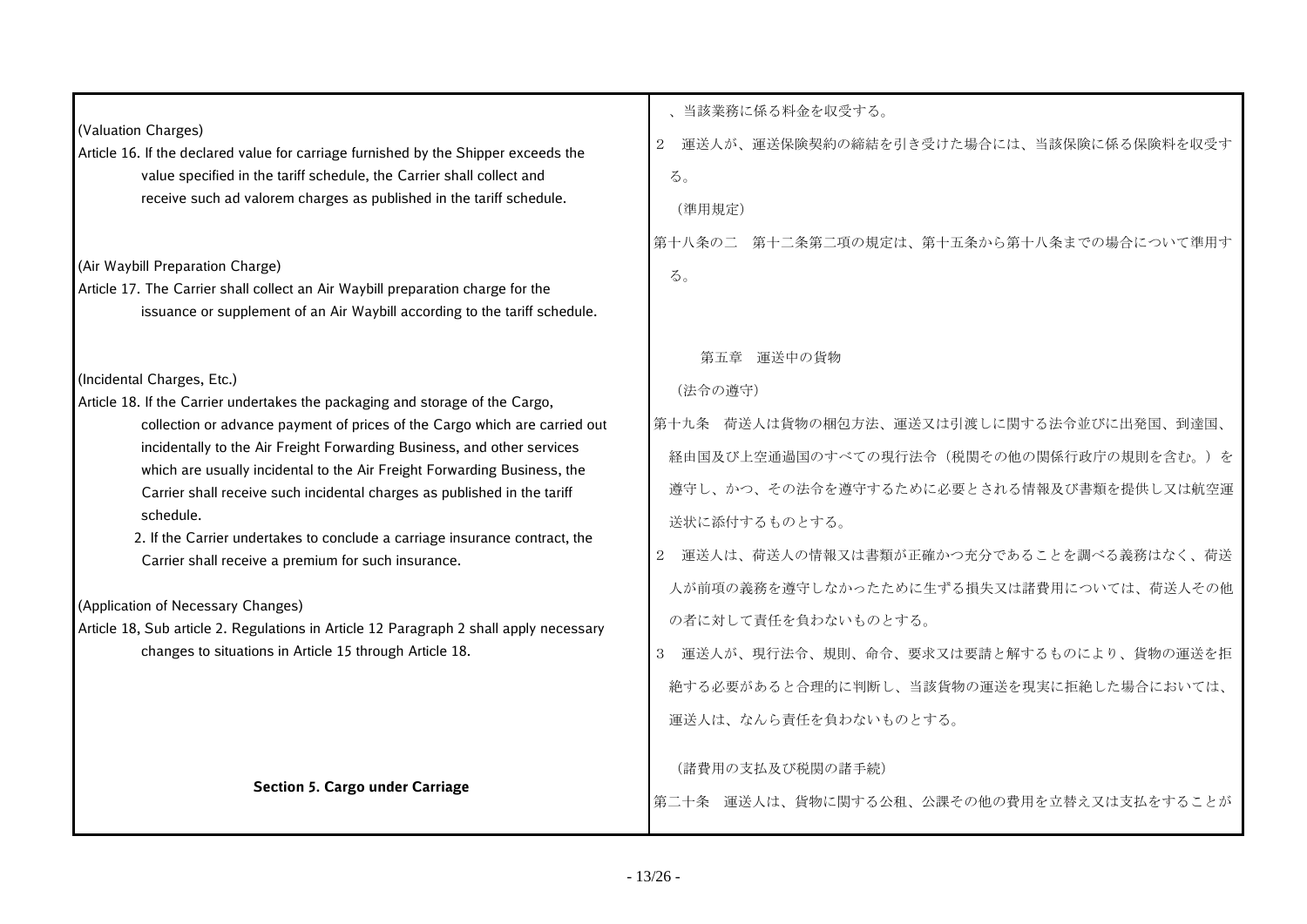| (Compliance with Laws)                                                                                                                            | できるが、その義務はない。荷送人及び荷受人は連帯してこのような費用を運送人に償還                  |
|---------------------------------------------------------------------------------------------------------------------------------------------------|-----------------------------------------------------------|
| Article 19. The Shipper shall comply with the laws and regulations concerning the                                                                 | する責任を負う。                                                  |
| manner of packaging, carriage or delivery of the Cargo, and all current laws                                                                      |                                                           |
| of the countries of departure, destination, transit and air passage, and                                                                          | 貨物の通関手続を必要とする場合には、貨物は航空運送状に通関業者として記載された<br>2 <sup>1</sup> |
| customs and other regulations, and shall provide any information and                                                                              | 者にあてたものとみなし、当該記載がないときは、運送人又はその指名する通関業者にあ                  |
| documents necessary to comply with such laws and regulations or attach them                                                                       |                                                           |
| to the Air Waybill.                                                                                                                               | てたものとみなす。                                                 |
| 2. The Carrier shall not be obliged to investigate the correctness and                                                                            |                                                           |
| sufficiency of information or documents furnished by a Shipper, and if any                                                                        | (経由路線、運送予定等)                                              |
| loss or expenses arise due to non-compliance by the Shipper with the<br>obligations provided in the preceding Paragraph, the Carrier shall not be |                                                           |
| liable for the same to the Shipper and other persons.                                                                                             | 第二十一条 運送の開始若しくは完了又は貨物の引渡しについては日時を定めない。                    |
| 3. If the Carrier in good faith duly determines it necessary to refuse the                                                                        | 運送人は、航空運送状に記載された場合であっても、特定の航空機若しくは特定の経路                   |
| carriage of the Cargo by reason of his construction of current laws,                                                                              | により貨物を運送し、又は特定の運送予定に従い、特定の地点で接続する義務を負うもの                  |
| regulations, orders, (governmental) demands or requests, and thereupon                                                                            | ではない。                                                     |
| actually refuses the carriage of such Cargo, the Carrier shall not be liable<br>therefore in any way.                                             |                                                           |
|                                                                                                                                                   | 運送人は、運送区間の一部につき、航空運送事業者の行う貨物の運送以外の運送を利用                   |
| (Payment of Expenses and Customs Procedures)                                                                                                      | して運送することができる。                                             |
| Article 20. The Carrier may, without being under obligation to do so, advance or pay                                                              |                                                           |
| any taxes, public dues and other expenses. The Shipper and the Consignee                                                                          | (運送の取消し)                                                  |
| shall be jointly and severally liable to reimburse the Carrier for such                                                                           | 第二十二条 運送人は、次に掲げる事由により、合理的であり、かつ、望ましいと考える場                 |
| expenses.<br>2. If the customs clearance procedure of the Cargo is required, the Cargo                                                            | 合は、予告なしに貨物の運送を取り消し、打ち切り、方向を転じ、延期し又は遅延させる                  |
| shall be deemed to be addressed to the person who is indicated as the custom                                                                      | ことができる。                                                   |
| house broker in the Air Waybill, or if no indicated, to the Carrier or his                                                                        |                                                           |
| designated custom house broker.                                                                                                                   | 現実であると脅威であると情報によるものであるとを問わず、運送人の力が及ばない                    |
|                                                                                                                                                   | 事実(気象状態、天災、不可抗力、罷業、内乱、抑留、徴発、戦争、敵対行為、社会不                   |
|                                                                                                                                                   | 安又は不安定な国際情勢を含む。)又は直接若しくは間接にこのような事実に基づく遅                   |
| (Route, Carriage Schedule, Etc.)                                                                                                                  | 延、要求、状態、環境若しくは命令                                          |
| Article 21. The time of commencement or completion of carriage or that of delivery                                                                |                                                           |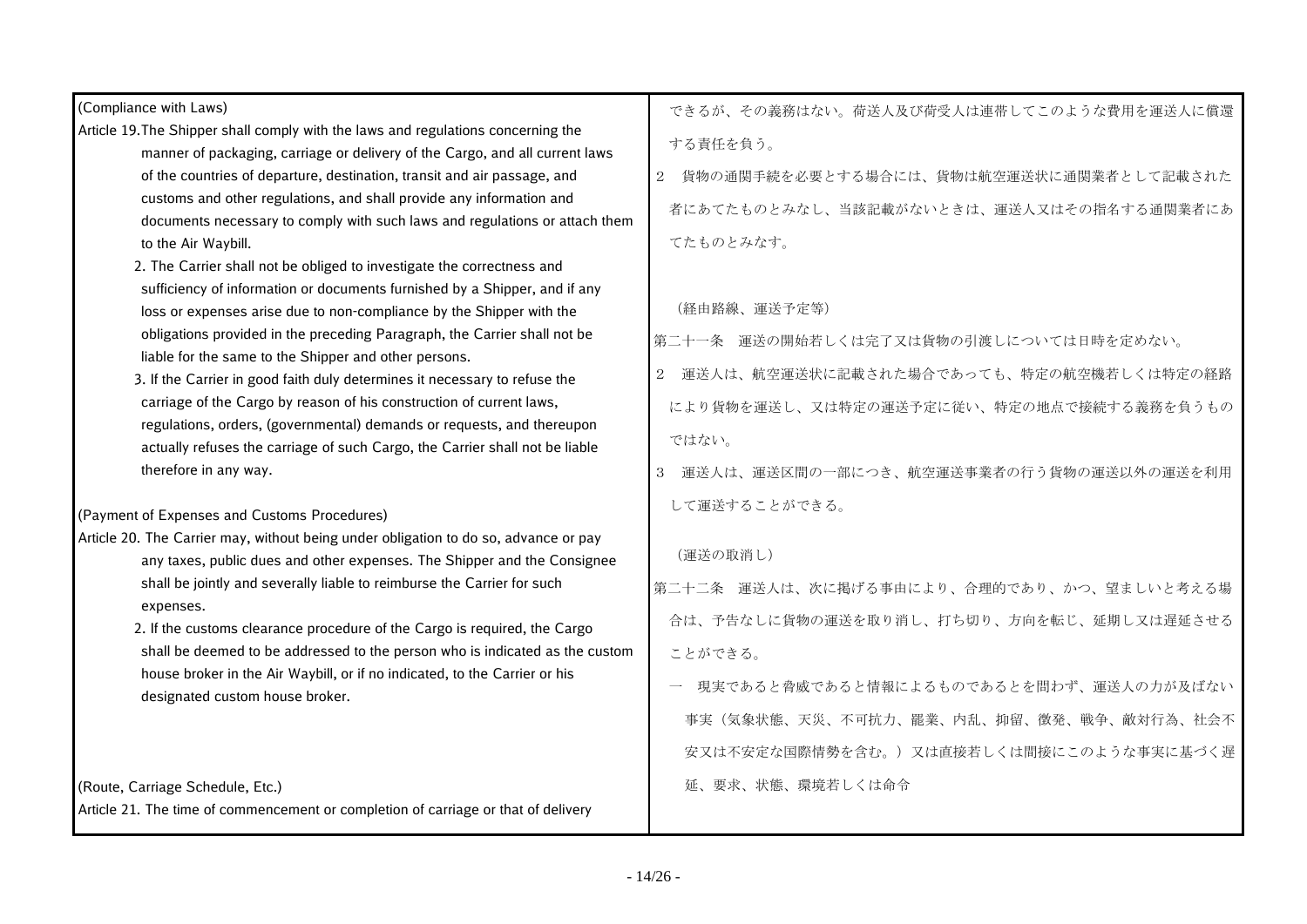| of the Cargo shall not be specified.                                                                                                                                | 予測、予知又は予報できない事実                              |
|---------------------------------------------------------------------------------------------------------------------------------------------------------------------|----------------------------------------------|
| 2. The Carrier shall not be obliged to carry the Cargo by a specific aircraft                                                                                       | Ξ<br>政府の規則、命令、要求又は要請                         |
| or via a specific route, or conform to a specific carriage schedule and make<br>connections at a specific point even if the above terms are specified in an         | 運送人その他の者の労力、燃料、施設の不足又は労働争議<br>匹              |
| Air Waybill.                                                                                                                                                        |                                              |
| 3. The Carrier may carry the Cargo by using carriage services other than those                                                                                      | 運送人が請求した運賃及び料金の全部又は一部の支払を荷送人が拒絶した場合、運送人<br>2 |
| conducted by an air transport operator with respect to a leg of the carriage.                                                                                       | は、なんら責任を負うことなく運送を取り消すことができる。                 |
|                                                                                                                                                                     | (運送中の物品に関する運送人の権利)                           |
| (Cancellation of Carriage)                                                                                                                                          | 第二十三条 運送人は、貨物を留置する必要があると判断した場合は、その旨を航空運送状    |
| Article 22. If considered reasonable and advisable by reason of any of the following                                                                                |                                              |
| events, the Carrier may cancel, cease, turn the course of, postpone or<br>delay the carriage of the Cargo without giving prior notice thereof.                      | に記載した荷送人又は荷受人に通知し、荷送人又は荷受人の危険及び費用の負担において     |
| (1) Any circumstances beyond the control of the Carrier, whether they are actual,                                                                                   | 、倉庫その他の適当な場所又は税関に貨物を保管することができ、かつ、荷受人にあてる     |
| potential or based on information (including weather condition, disaster, force                                                                                     | 前途の運送のために他の運送機関に貨物を引き渡すことができる。この場合において荷送     |
| majeure, strike, civil war, detention, requisition, war, hostilities, social unrest                                                                                 | 人及び荷受人は、その結果により運送人が被った危険及び費用に関し、連帯して責任を負     |
| or unstable international circumstances) or delays, demands, conditions,<br>environment or orders which are directly or indirectly caused by said<br>circumstances. | い、かつ、弁償するものとする。                              |
| (2) Any circumstances which cannot be estimated, foreseen or forecasted.                                                                                            | 第六章 荷送人の処分権                                  |
| (3) Any regulations, orders, demands or requests of government.<br>(4) Any shortage of labor, fuel and facilities or labor disputes of a Carrier or other           | (処分権の行使)                                     |
| persons.                                                                                                                                                            | 第二十四条 荷送人又はその指定代理人は貨物の処分権を行使することができる。この場合    |
| 2. If the Shipper refuses to pay all or any of the fares and charges for carriage,                                                                                  | において、その処分権は単一の航空運送状による貨物のすべてに対して行使されなければ     |
| which are invoiced by a Carrier, the Carrier may cancel the carriage without<br>any liability whatsoever.                                                           | ならない。                                        |
|                                                                                                                                                                     |                                              |
|                                                                                                                                                                     | 貨物に対する処分権は、荷送人又はその指定代理人が交付を受けた航空運送状を呈示し      |
|                                                                                                                                                                     | て行使しなければならない。                                |
| (Right of Carrier to Cargo under Carriage)                                                                                                                          | 処分に関する指図は、運送人が定めた様式の書面に記載して提出しなければならない。<br>3 |
| Article 23. If the Carrier determines that it is necessary to retain the Cargo, the<br>Carrier shall give notice thereof to the Shipper or the Consignee who is     | 処分権の行使によって変更された荷受人は、航空運送状の荷受人とみなされる。         |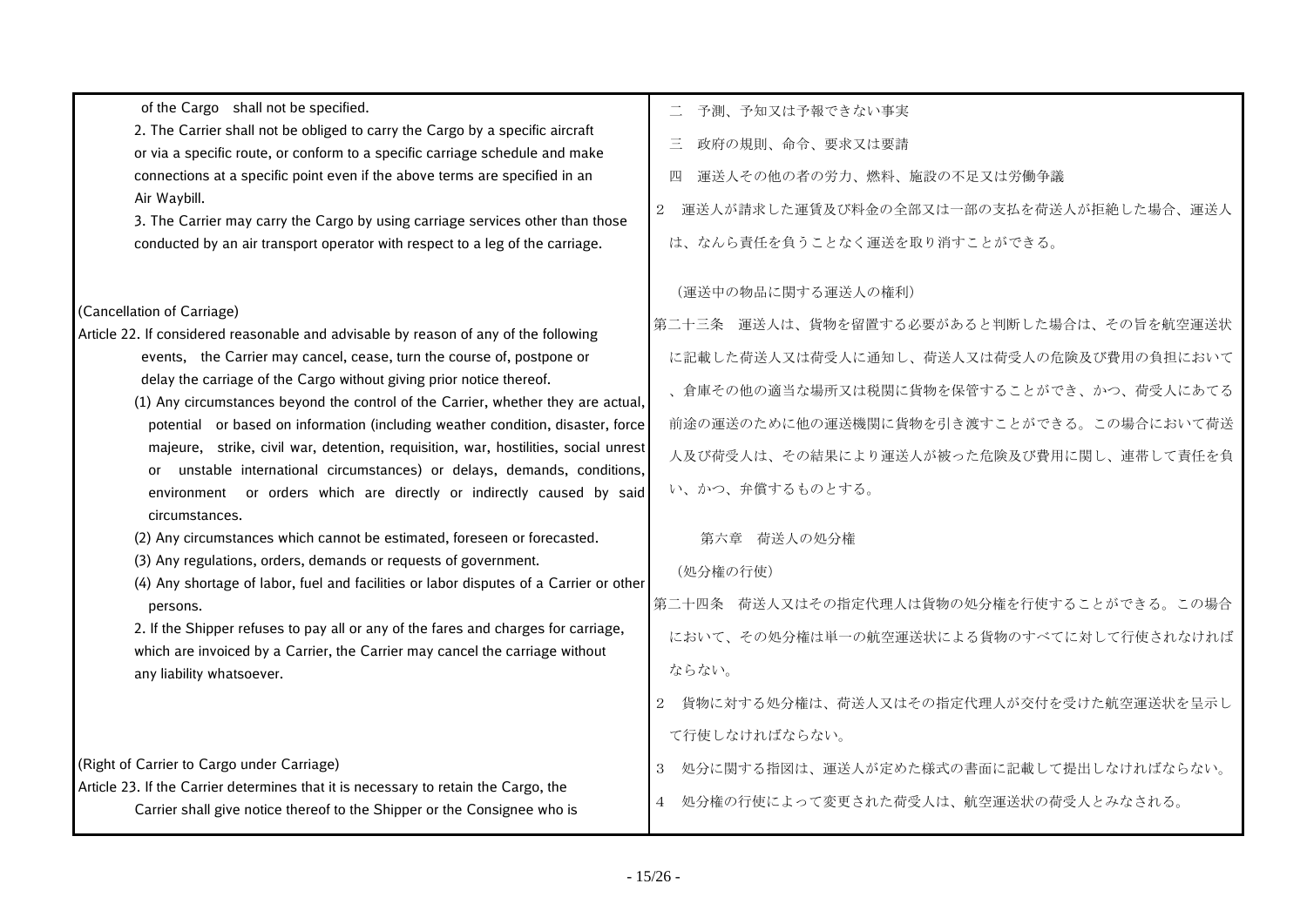| specified in the Air Waybill, and may keep the Cargo in a warehouse, other     |
|--------------------------------------------------------------------------------|
| adequate place or customs facility at the risk and expenses of the Shipper     |
| or the Consignee, and may deliver the Cargo to another transport Carrier for   |
| the carriage thereafter to be addressed to the Consignee. In this case, the    |
| Shipper and the Consignee shall be jointly and severally liable for the risk   |
| and expenses incurred by the Carrier as a result thereof and the reimbursement |
| to the Carrier for the same.                                                   |

#### **Section**6.**Disposition Right of Shipper**

(Exercise of Disposition Right)

|       | Article 24. The Shipper or his designated agent may exercise a disposition right with |
|-------|---------------------------------------------------------------------------------------|
| (処分権  | respect to the Cargo. In this case, such disposition right shall be exercised         |
|       | in respect of all Cargo covered by a single Air Waybill.                              |
| 第二十六条 | 2. A disposition right in respect of the Cargo shall be exercised by a Shipper        |
| - 青仁  | or his designated agent by presenting the Air Waybill which is delivered to           |

the Shipper or his designated agent.

 3. Any instruction for disposition shall be described and submitted in writing in a form prescribed by the Carrier.

 4. The Consignee who is substituted owing to the exercise of a disposition right, shall be deemed the Consignee in respect of the Air Waybill.

## (Option of Shipper)

Article 25. Subject to performance of all obligations under the carriage contract and exercise of the disposition right in a manner so as not to harm a Carrier or other Shippers, the Shipper may dispose of the Cargo in any of the following manners:

> (1) To receive the return of the Cargo at the airport of departure or airport of destination.

(2) To request the delivery of the Cargo to a person other than the Consignee

第二十五条 運送契約に基づくすべての債務を履行すること及び運送人又は他の荷送人を害 しないような方法でこの処分権を行使することを条件として、荷送人は次のいずれかの方 法によって貨物を処分することができる。

一 出発地空港又は到達地空港において、貨物の返還を受けること

- 二 到達地において航空運送状に記載した荷受人以外の者に貨物を引き渡すよう求めるこ と
- 三 出発地空港に貨物の返送を求めること

(処分権の行使による損失、費用等)

第二十六条 荷送人はその処分権の行使の結果、運送人が被ったすべての損失及び損害に対 して責任を負い、かつ、弁償しなければならない。

2 荷送人は、その処分権の行使によって生じた費用を運送人に支払わなければならない。

# (運送人の履行不能)

第二十七条 運送人は荷送人の指示に従うことが正当な理由により不可能と判断した場合は 、荷送人の当該処分権の行使を拒絶することができる。この場合には、運送人は、その旨 をただちに、荷送人に通知し、通知に要した費用は、料金に加算する。

# (処分権行使の権利の終期)

第二十八条 荷送人の処分権は、到達地に貨物が到着後、荷受人が貨物若しくは航空運送状 を入手し、それらの引渡しを請求し、又は貨物の引取りの意思表示をした時に消滅する。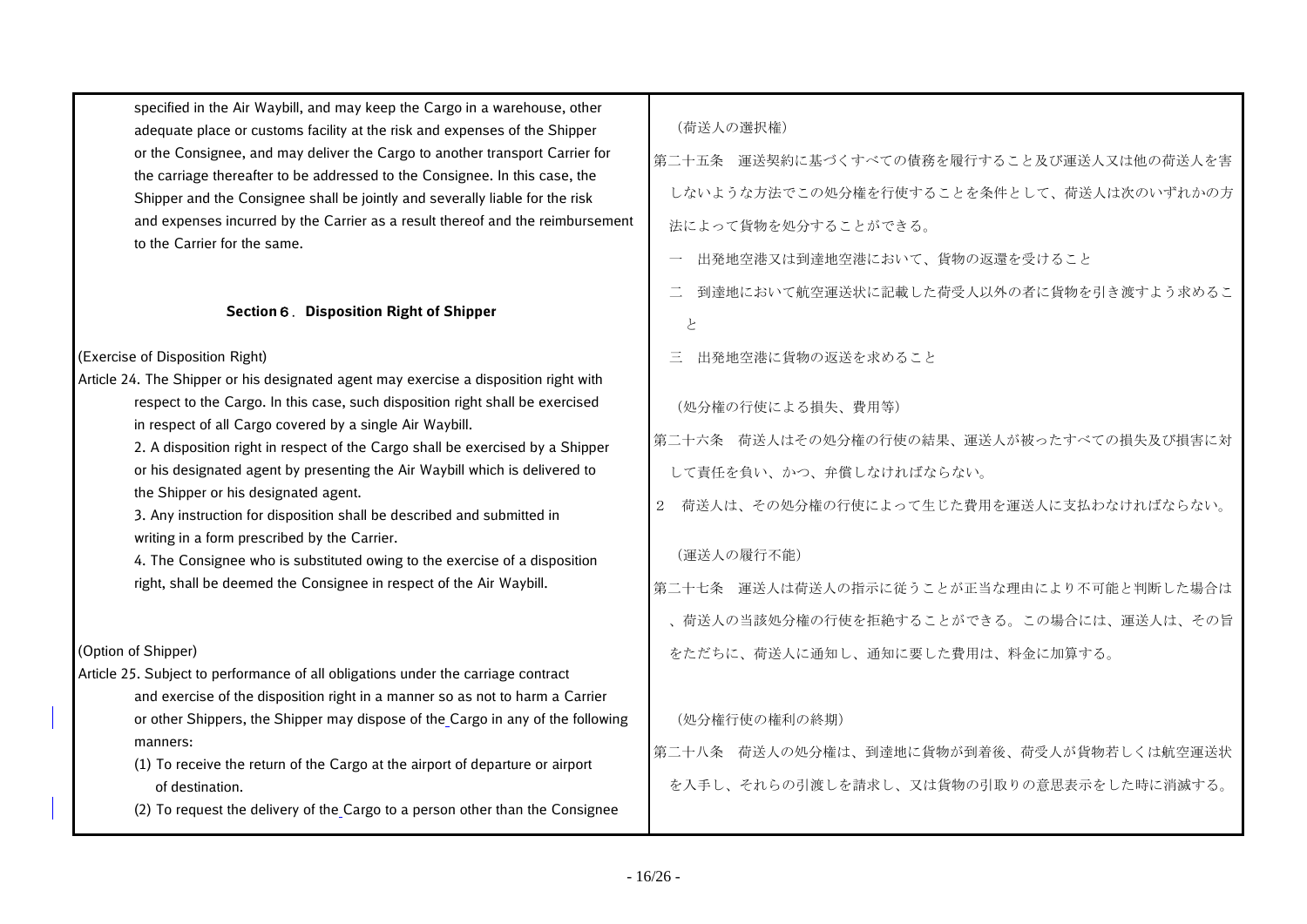| who is specified in the Air Waybill at the place of destination.<br>(3) To request the return of the Cargo to the airport of departure.                                                                                                                                                                                                                                                                                                                                                                                                                                                                                                                              | ただし、荷受人が航空運送状若しくは貨物の受領を拒んだ場合又は荷受人に連絡不能の場<br>合は、その処分権は、引き続き荷送人にあるものとする。                                                                                                                                                                                                                      |
|----------------------------------------------------------------------------------------------------------------------------------------------------------------------------------------------------------------------------------------------------------------------------------------------------------------------------------------------------------------------------------------------------------------------------------------------------------------------------------------------------------------------------------------------------------------------------------------------------------------------------------------------------------------------|---------------------------------------------------------------------------------------------------------------------------------------------------------------------------------------------------------------------------------------------------------------------------------------------|
| (Loss, Expenses, Etc. Due to Exercise of Disposition Right)<br>Article 26. The Shipper shall be liable for all losses and damages incurred by a<br>Carrier as a result of his exercise of a disposition right and shall<br>compensate for the same.<br>2. The Shipper shall pay to the Carrier any expenses which arise out of his<br>exercise of a disposition right.<br>(Impossibility of Performance by Carrier)<br>Article 27. If the Carrier determines it impossible to follow the instructions of<br>the Shipper due to a justifiable cause, the Carrier may refuse the exercise<br>of such disposition right by the Shipper. In this case, the Carrier shall | 第七章 貨物の引渡し<br>(到着通知)<br>第二十九条 運送人は、航空運送状に記載された荷受人又は通知先に貨物の到着通知を通常<br>の方法で行う。<br>2 運送人は、到着通知が受信されなかったこと又はその受信が遅延したことについての責<br>任を負わない。<br>(荷受人に対する貨物の引渡し)<br>第三十条 運送人は、航空運送状に特に記載されている場合を除き、航空運送状に記載され                                                                                        |
| forthwith notify the Shipper thereof. In this case, any expenses necessary<br>therefor shall be added to the charges.                                                                                                                                                                                                                                                                                                                                                                                                                                                                                                                                                | た荷受人に貨物を引き渡すものとする。<br>貨物の引渡しは、荷受人の受領証と引き換えに、かつ、航空運送状及びこの約款のすべ<br>2<br>ての適用条項に従って行われるものとする。                                                                                                                                                                                                  |
| (Termination of Right to Exercise Disposition Right)<br>Article 28. The disposition right of the Shipper shall terminate after the arrival<br>of the Cargo at the place of destination, when the Consignee obtains the Cargo<br>or the Air Waybill, or requests the delivery thereof, or expresses his<br>intention to take delivery of the Cargo. Provided, however, that if the<br>Consignee refuses to receive the Air Waybill or the Cargo, or if it is<br>impossible to contact the Consignee, the disposition right shall remain with<br>the Shipper.                                                                                                          | 貨物が法律又は税関の規則に従って、税関その他の政府機関に引き渡された場合におい<br>3<br>て、運送人が荷受人に蔵置解除を受けるための証明書を与え、かつ、前条に定める到着通<br>知を発送したときは、荷受人に対する貨物の引渡しは完了したものとする。<br>4 前条の到着通知が受領され、荷受人が引取りの意思表示をした場合において、荷受人が<br>貨物の受領を行わないときは、運送人は、荷受人の負担において貨物を保管する権利を有<br>する。この場合、貨物に対する運送人の責任は終了し、これらの保管に要する費用は運送<br>人の請求により支払われなければならない。 |
| <b>Section 7. Delivery of Cargo</b>                                                                                                                                                                                                                                                                                                                                                                                                                                                                                                                                                                                                                                  |                                                                                                                                                                                                                                                                                             |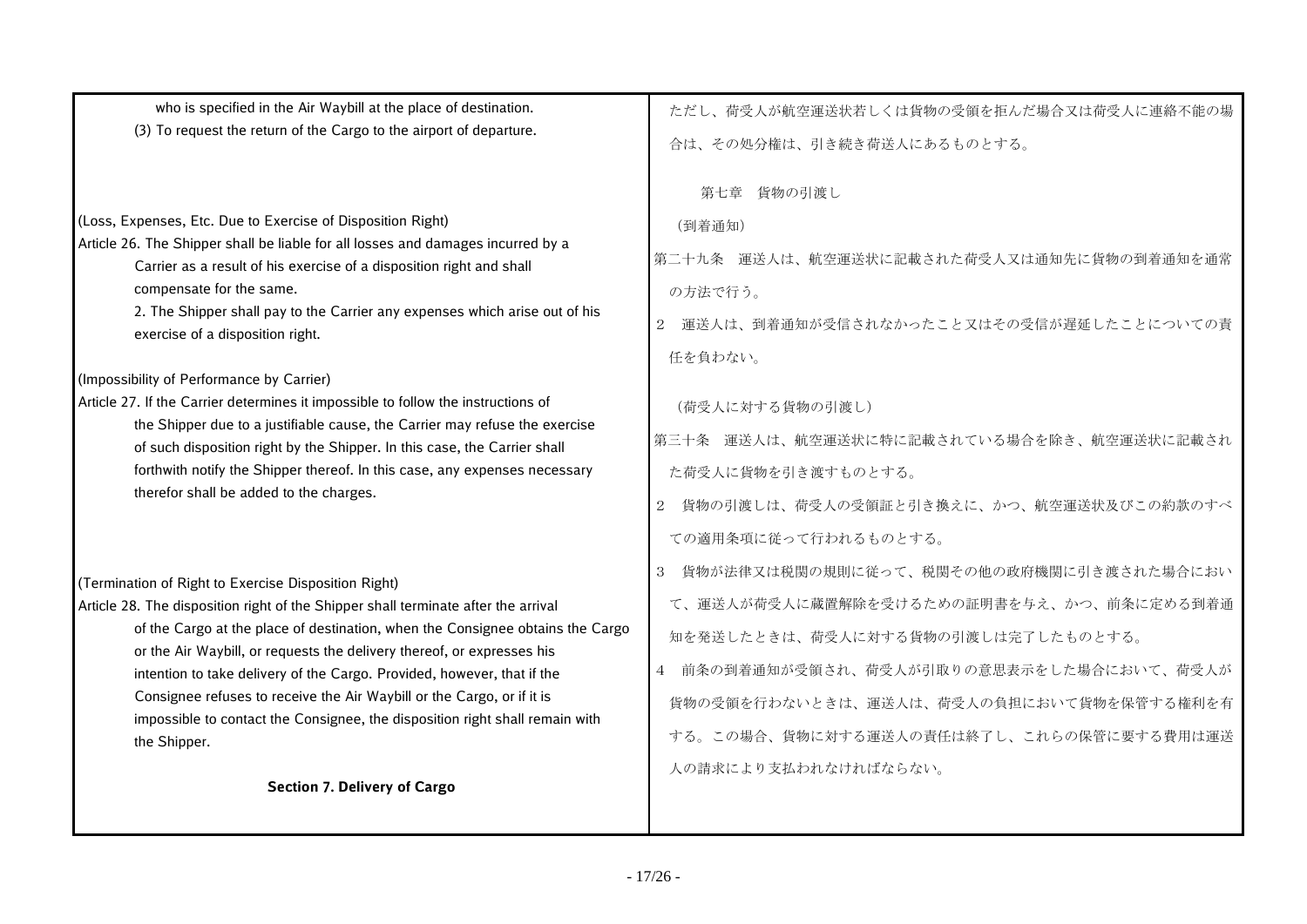| (Arrival Notice)                                                                                                                                                 |                                           |
|------------------------------------------------------------------------------------------------------------------------------------------------------------------|-------------------------------------------|
| Article 29. The Carrier shall give an arrival notice of the Cargo in the usual manner                                                                            | (貨物の引渡し場所)                                |
| to the Consignee or addressee who is specified in the Air Waybill.                                                                                               | 第三十一条 荷受人は、到達地空港で貨物の引渡しを受け、これを引き取らなければならな |
| 2. The Carrier shall not be liable for failure of receipt of an arrival notice                                                                                   | い。ただし、運送人が、荷送人又は荷受人との契約により荷受人の住所までの配達を行う  |
| or delay of receipt thereof.                                                                                                                                     |                                           |
|                                                                                                                                                                  | ときは、この限りでない。                              |
| (Delivery of Cargo to Consignee)                                                                                                                                 | (荷受人の受領不能)                                |
| Article 30. Unless otherwise expressly specified in an Air Waybill, the Carrier shall                                                                            | 第三十二条 航空運送状記載の到達地に到着後、引渡し不能又は荷受人の引取り拒絶が生じ |
| deliver the Cargo to the Consignee who is specified in the Air Waybill.                                                                                          |                                           |
| 2. The delivery of the Cargo shall be made in exchange for a receipt from                                                                                        | た場合には、運送人は当該運送状に記載された荷送人の指図に従うものとする。      |
| the Consignee and in accordance with all applicable provisions of the Air                                                                                        | 2 荷送人の指図が記載されていない場合又は正当な理由によりその指図に従うことができ |
| Waybill and these Conditions.                                                                                                                                    | ない場合は、運送人は、引渡しができない旨を荷送人に通知した後、荷送人の指図を求め  |
| 3. In the event the Cargo is delivered to the customs or other government                                                                                        |                                           |
| authorities in accordance with laws or customs regulations, the delivery                                                                                         | 、当該指図が三十日以内に得られなかったときには、貨物を一括して又は数口に分け競売  |
| of the Cargo to a Consignee shall be deemed to have been completed when the                                                                                      | 又は任意売却に付し、処分することができる。ただし、売却等に先だって運送人は航空運  |
| Carrier provides to the Consignee a certificate necessary to discharge the                                                                                       |                                           |
| Cargo from storage and gives an arrival notice as provided in the preceding                                                                                      | 送状に記載された住所にある荷送人又は荷受人に、これに関する通知をするものとする。  |
| Paragraph.                                                                                                                                                       | 3 荷送人は、荷受人の受領不能に起因し、又はこれに関連するすべての運賃、料金その他 |
| 4. In the event an arrival notice under the preceding Paragraph is received and                                                                                  | の費用(貨物の返送運賃、料金を含む。)を支払う責任を負うものとする。貨物が荷送人  |
| the Carrier can request a Consignee to take delivery, the Carrier shall have a                                                                                   |                                           |
| right to store the Cargo at the Consignee's expenses when the Consignee fails                                                                                    | の指図により出発地空港に返送され、かつ、荷送人が貨物の返送後十五日以内に運賃、料  |
| to take delivery of the Cargo. In this case, the liability of the Carrier for the<br>Cargo shall terminate, and any expenses necessary for storage thereof shall | 金その他の費用の支払を拒絶し、又は怠る場合には、運送人は、貨物の全部又は一部を競  |
| be paid upon request made by the Carrier.                                                                                                                        | 売又は任意売却に付し、処分することができる。ただし、売却等に先立って、運送人は航  |
|                                                                                                                                                                  |                                           |
|                                                                                                                                                                  | 空運送状に記載された荷送人に、これに関する通知をするものとする。          |
|                                                                                                                                                                  | 4 貨物の到達地又は返送された地点で貨物を売却した場合には、運送人は、この売却代金 |
|                                                                                                                                                                  | を運送人自身及びその他の運送機関に対するすべての運賃、料金その他の費用及び売却費  |
| (Delivery Place of Cargo)                                                                                                                                        |                                           |
| Article 31. The Consignee shall take delivery of the Cargo at the airport of                                                                                     | 用に充当するものとする。ただし、貨物の売却によって荷送人は不足金額の支払の責任を  |
| destination and accept the same. Provided, however, that this shall not apply                                                                                    |                                           |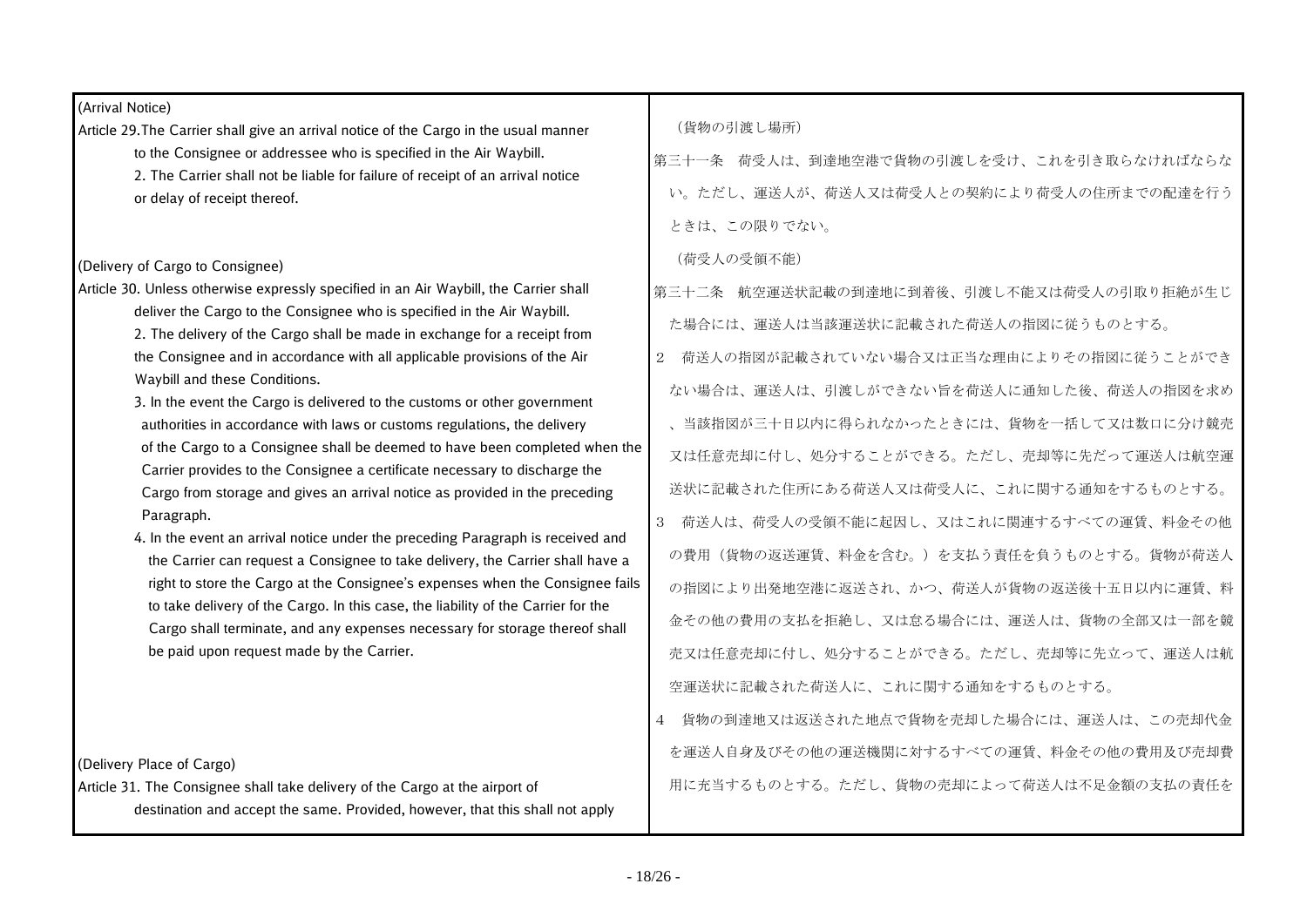| to a case where the Carrier shall provide Delivery Service to an address of<br>the Consignee under a contract with the Consignee.                                                                                                                                                                                                                                                                                                                                                                                                                                                                                                                                                                                                                                                                                                                                                                                                                                                                                                                                                                                                                                                                                                                                                                                                                                                                                                                                                                                                                                                                                                                                                                                                                                                                                                                                                                                                                                                                                                                                                                                                                   | 免除されるものではない。また、残余金がある場合は、荷送人の指図があるまで保管する<br>ものとする。                                                                                                                                                                                                                                                                                                                                                                                                                                                                                     |
|-----------------------------------------------------------------------------------------------------------------------------------------------------------------------------------------------------------------------------------------------------------------------------------------------------------------------------------------------------------------------------------------------------------------------------------------------------------------------------------------------------------------------------------------------------------------------------------------------------------------------------------------------------------------------------------------------------------------------------------------------------------------------------------------------------------------------------------------------------------------------------------------------------------------------------------------------------------------------------------------------------------------------------------------------------------------------------------------------------------------------------------------------------------------------------------------------------------------------------------------------------------------------------------------------------------------------------------------------------------------------------------------------------------------------------------------------------------------------------------------------------------------------------------------------------------------------------------------------------------------------------------------------------------------------------------------------------------------------------------------------------------------------------------------------------------------------------------------------------------------------------------------------------------------------------------------------------------------------------------------------------------------------------------------------------------------------------------------------------------------------------------------------------|----------------------------------------------------------------------------------------------------------------------------------------------------------------------------------------------------------------------------------------------------------------------------------------------------------------------------------------------------------------------------------------------------------------------------------------------------------------------------------------------------------------------------------------|
| (Impossibility of Receipt by Consignee)<br>Article 32. If after the arrival at a place of destination specified in an Air Waybill,<br>impossibility of delivery or refusal of taking delivery by the Consignee<br>occurs, the Carrier shall conform to the instructions of the Shipper as<br>specified in such Air Waybill.<br>2. When no instructions of the Shipper are specified or a Carrier cannot<br>conform to the instructions due to a justifiable cause, if after giving notice to the<br>Shipper that delivery is impossible the Carrier demands the instructions of the<br>Shipper and such instructions are not obtained within 30 days, the Carrier may<br>put the Cargo collectively or by dividing it into several lots up for public auction<br>or voluntary sale, or may destroy or discard the same. Provided, however, that<br>prior to the sale, etc., the Carrier shall give notice thereof to the Shipper or the<br>Consignee at the address specified in the Air Waybill.<br>3. The Shipper shall be liable to pay all fares, charges and other expenses<br>for carriage (including fares, charges, etc., for return of Cargo) which<br>are attributed to or related to the impossibility of receipt by a Consignee.<br>If the Cargo is returned to the airport of departure pursuant to the<br>instructions of the Shipper and the Shipper refuses or fails to pay the<br>fares, charges and other expenses for carriage within 15 days after the<br>return of the Cargo, the Carrier may put all or any part of the Cargo up<br>for public auction or voluntary sale, or may destroy or discard the same.<br>Provided, however, that prior to the sale, etc., the Carrier shall give<br>notice thereof to the Shipper who is specified in the Air Waybill.<br>4. If the Cargo is sold at a place of destination of the Cargo or a<br>point where the Cargo is returned, the Carrier shall deduct from the<br>proceeds of such sale all fares, charges and other expenses for<br>carriage, and sales expenses incurred by the Carrier itself or other<br>Carriers. Provided, however, that the sale of the Cargo shall not | 第八章 運送の範囲等<br>(出発地空港までの運送及び到達地空港以遠への運送)<br>第三十三条 貨物は、出発地における運送人の空港事務所(市内事務所を含む。)又は荷送<br>人の指定する場所から到達地空港までの運送のために受託される。特に同意がある場合に<br>は、到達地空港から荷受人の住所までの運送のために受託される。<br>(貨物の集貨及び配達)<br>第三十四条 運送人は、貨物の集貨及び配達を、運賃表に定める運賃及び料金により提供す<br>ることができる。<br>運送人に過失がなくて、第一回目の配達で荷受人に引渡しができなかった貨物は、運送<br>$\overline{2}$<br>人の事務所に持ち帰り、荷受人にこの旨を通知する。その後の配達については、荷受人よ<br>り依頼のあった場合にのみこれを行い、配達のつど付加料金を収受するものとする。<br>個人(事業として又は事業のために運送契約の当事者となる者を対象とするものを除く<br>3<br>。)を対象とした運賃及び料金は、主たる事務所その他の営業所において公示するものと<br>する。<br>適用法律及び規則並びに責任<br>第九章<br>(適用法律及び規則) |
| discharge the Shipper from his obligation to pay any deficiency. And any                                                                                                                                                                                                                                                                                                                                                                                                                                                                                                                                                                                                                                                                                                                                                                                                                                                                                                                                                                                                                                                                                                                                                                                                                                                                                                                                                                                                                                                                                                                                                                                                                                                                                                                                                                                                                                                                                                                                                                                                                                                                            |                                                                                                                                                                                                                                                                                                                                                                                                                                                                                                                                        |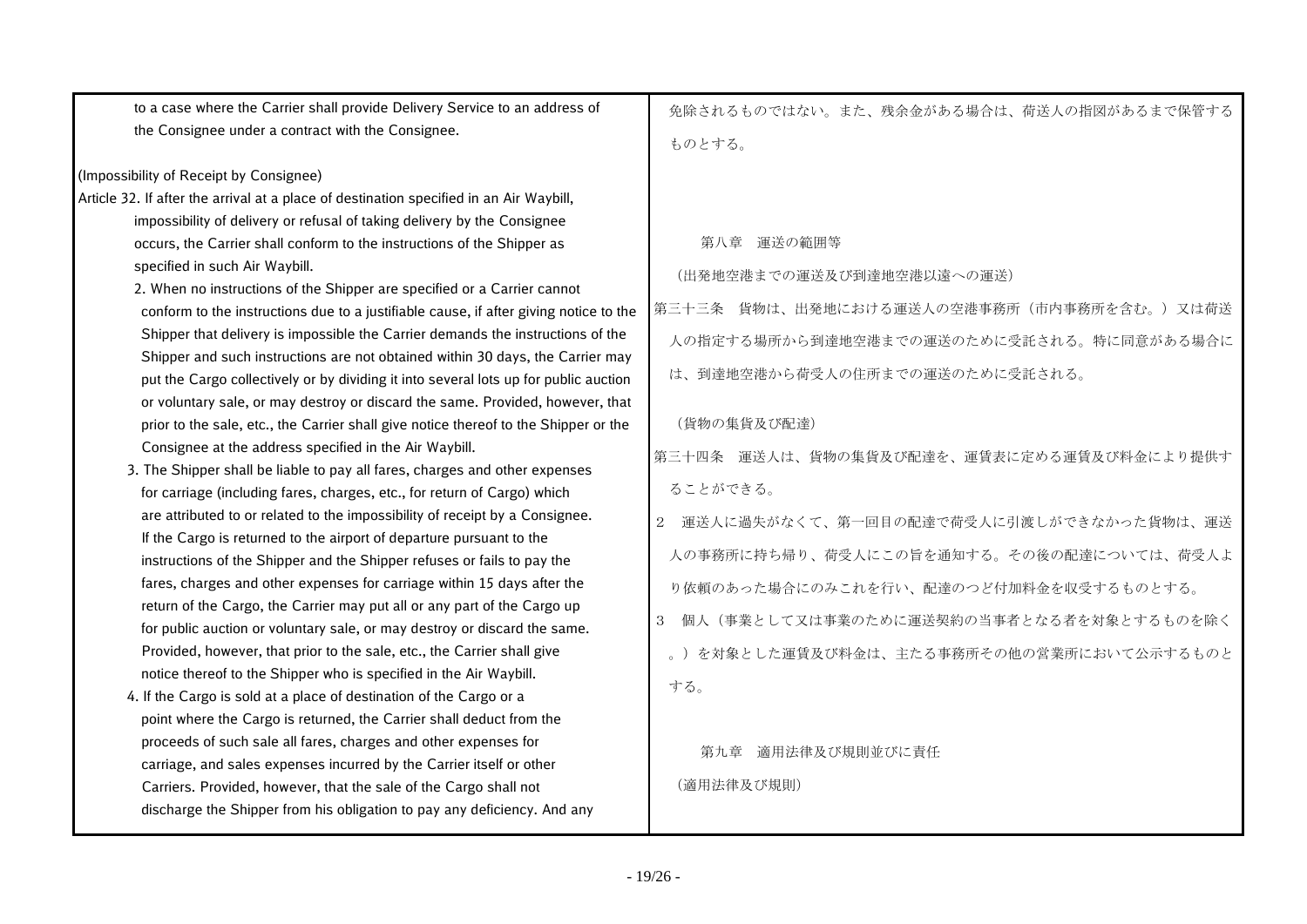| sales proceeds remaining shall be retained until instructions from the                                                                                     | 第三十五条 条約の適用を受けない貨物の運送の場合を除き、運送人が行う運送は、運送の    |
|------------------------------------------------------------------------------------------------------------------------------------------------------------|----------------------------------------------|
| Shipper are given.                                                                                                                                         | 中断又は積替えがあるかどうかを問わず、当該運送に適用される条約に定められた責任に     |
| Section 8. Scope of Carriage, Etc.                                                                                                                         | 関する規定および制限に従うものとする。                          |
| (Carriage to Airport of Departure and Carriage from Airport of Destination)                                                                                | 前項の規定に抵触しない限り、運送人が行うすべての運送又はそれに付随して運送人が<br>2 |
| Article 33. The Cargo shall be accepted for carriage from an airport office (including                                                                     | 行う業務は、次の各号に掲げる適用法律等に従うものとする。                 |
| a city office) of the Carrier or a place designated by the Shipper to the                                                                                  | 適用法律(条約を履行するための国内法又は条約に定義された国際運送でない運送に       |
| airport of destination. If specifically agreed, the Cargo shall be accepted<br>for carriage from an airport of destination to an address of the Consignee. | 条約の規定を適用させる国内法を含む。)及び政府の規則、命令又は要請            |
|                                                                                                                                                            | 運送人のすべての事務所において閲覧に供されるこの約款、運賃表又は規則           |
| (Pick-Up Service and Delivery Service of Cargo)                                                                                                            |                                              |
| Article 34. The Carrier may provide Pick-Up Service and Delivery Service of the Cargo                                                                      | (責任)                                         |
| at the fares and the charges published in the tariff schedule.<br>2. The Cargo which cannot be delivered to a Consignee without the negligence             | 第三十六条 運送人の責任は、次項から第七項まで及び次条に定めるところによる。ただし    |
| of the Carrier upon the first attempt of Delivery Service shall be taken                                                                                   | 、条約若しくはその他の適用法令に別段の定めがある場合において、次項から第七項まで     |
| back to an office of the Carrier and the Carrier shall give notice thereof<br>to the Consignee. Delivery Service thereafter shall be rendered only if the  | 及び次条の規定が、当該条約若しくはその他の適用法令の定めよりも運送人の責任を免除     |
| Consignee requests Delivery Service, and the Carrier shall receive                                                                                         | し、又は当該条約若しくはその他の適用法令で定める責任の限度よりも低い限度額を定め     |
| additional charges for each occasion Delivery Service was rendered.<br>3. Fares, charges and other expenses for carriage for an individual (excepting      | ていることにより無効とされる場合を除く。                         |
| cases where a person acts as a business or becomes the person of carriage                                                                                  | 次項から第六項までに定める場合を除いて、貨物の運送又はそれに付随して運送人が行<br>2 |
| contract for a business) shall be made known to the public at the main offices<br>and other sales offices of a Carrier.                                    | うその他の業務から生じ、又はこれらに関連して生ずる貨物の破壊、滅失若しくはき損に     |
|                                                                                                                                                            | よる損害(以下「破壊等損害」という。)又は遅延による損害(以下「遅延損害」という     |
|                                                                                                                                                            | 。)については、運送人は、当該破壊等損害又は遅延損害の原因となった事故が航空運送     |
| Section 9. Applicable Laws and Regulations and Liability                                                                                                   | 中に生じたものである場合には、責任を負う。ただし、運送人は、自己が当該破壊等損害     |
|                                                                                                                                                            | 又は遅延損害を防止するために必要なすべての措置をとったこと又はとることが不可能で     |
| (Applicable Laws and Regulations)<br>Article 35. Except for carriage of the Cargo where no Convention applies, carriage                                    | あったことを証明した場合には、責任を負わない。                      |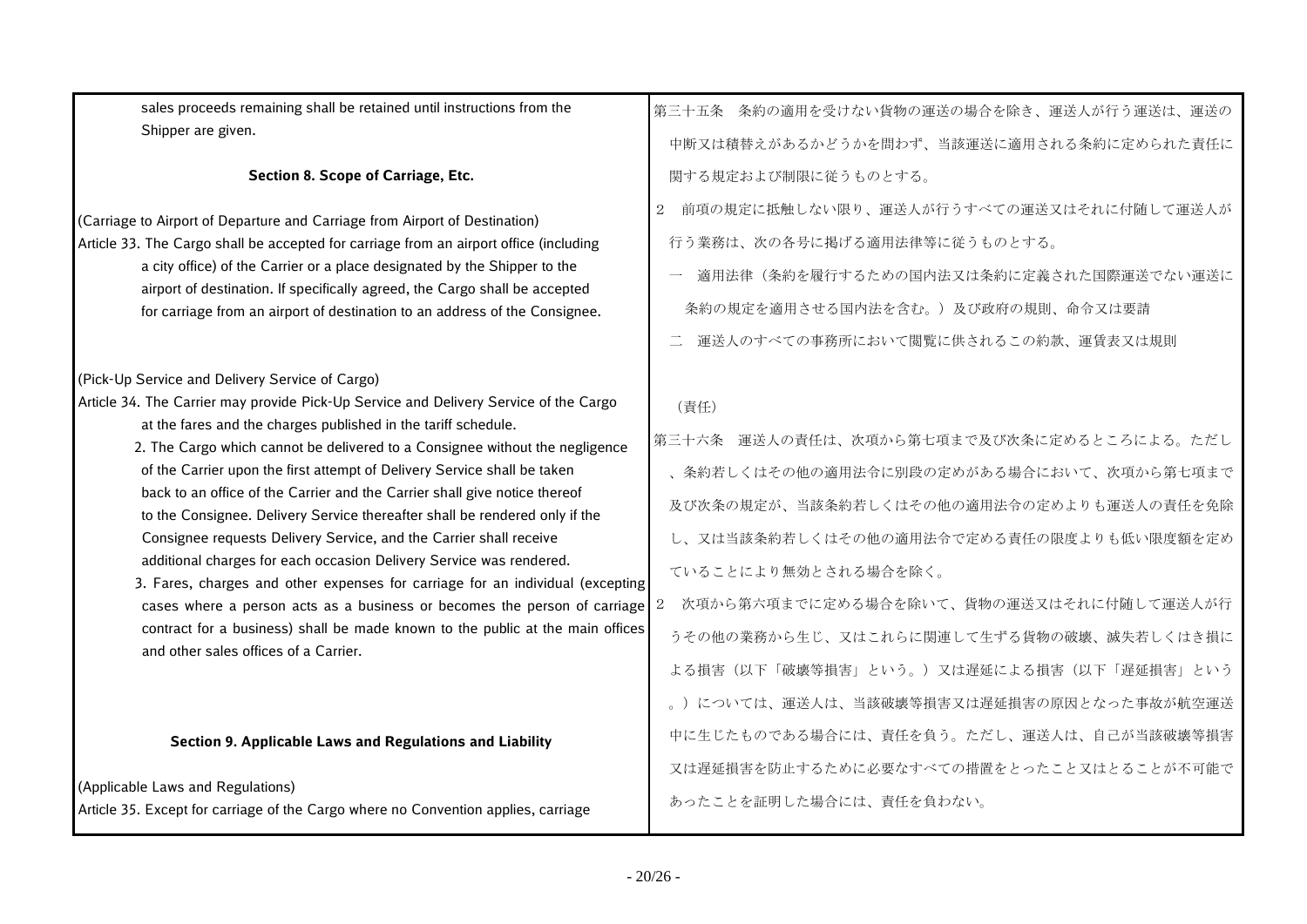as performed by a Carrier shall comply with regulations and liabilities as defined by the Convention applicable to said carriage regardless of interruptions or reshipments during carriage.

2. If there is no conflict with the provisions of the preceding Paragraph, all carriage or other services provided by a Carrier shall conform to applicable laws, etc. listed in each of the following Subparagraphs:

 (1) Applicable laws (including domestic laws to implement the Convention, or domestic laws under which the provisions of the Convention apply to carriage, other than international Carriage as defined in the Convention) and regulations, orders or demands of the government;

 (2) These Conditions, other tariff schedules or regulations be made known to the public at all offices of a Carrier.

#### (Liabilities)

- Article 36. The Liabilities of the Carrier are defined in the following Subparagraph through Subparagraph 7 and in the following Article. Except for cases where liability of the Carrier is exempt due to other conditions stipulated in the Conventions or in other applicable laws, or if made void by defining a lower amount of limit than as defined by the Conventions or other applicable laws.
	- 2. Except for cases as defined in the following Subparagraph through Subparagraph 6, Carrier shall be liable for any damage caused by the carriage of Cargo or other related activities conducted by the Carrier during air freight for damages that include destruction, loss, or damage to the Cargo (hereinafter called "destruction damage") and damages due to delay (hereinafter called "delay damage"). However, if the Carrier can prove that all necessary measures were taken to prevent said destruction damage or delay damage, or can prove that it was not possible to do so, then the Carrier shall not be liable.
	- 3.The Carrier shall be liable for any delay damage caused by the carriage of the Cargo where Montreal Protocol No.4 applies or for other related activities conducted by the Carrier during air freight of Cargo. However, if the Carrier can prove that all necessary measures were taken to prevent said delay damage, or can prove that it was not possible to do so, then the
- 3 モントリオール第四議定書の適用を受ける貨物の運送又はそれに付随して運送人が行う その他の業務から生じ、又はこれらに関連して生ずる遅延損害については、運送人は、当 該遅延損害が航空運送中に生じたものである場合には、責任を負う。ただし、運送人は、 運送人が当該遅延損害を防止するために必要なすべての措置をとったこと又はとることが 不可能であったことを証明したときには、責任を負わない。
- 4 モントリオール第四議定書の適用を受ける貨物の運送又はそれに付随して運送人が行う その他の業務から生じ、又はこれらに関連して生ずる貨物の破壊等損害については、運送 人は、当該破壊等損害の原因となった事故が航空運送中に生じたものであることのみを条 件として、責任を負う。ただし、運送人は、当該破壊等損害が次に掲げる原因の一又は二 以上からのみ生じたものであることを証明した場合は、責任を免れる。
	- 貨物の固有の欠陥又は性質
	- 運送人以外の者によって行われた貨物の荷造りの欠陥
- 三 戦争行為又は武力紛争
- 四 貨物の輸入、輸出又は通過に関してとられた公的機関の措置

5 モントリオール条約の適用を受ける貨物の運送又はそれに付随して運送人が行うその他 の業務から生じ、又はこれらに関連して生ずる貨物の遅延損害については、運送人は、当 該遅延損害が航空運送中に生じたものである場合には、責任を負う。ただし、運送人は、 運送人が当該遅延損害を防止するために合理的に要求されるすべての措置をとったこと又 はその措置をとることが不可能であったことを証明したときには、責任を負わない。 6 モントリオール条約の適用を受ける貨物の運送又はそれに付随して運送人が行うその他 の業務から生じ、又はこれらに関連して生ずる貨物の破壊等損害については、運送人は、

当該破壊等損害の原因となった事故が航空運送中に生じたものであることのみを条件とし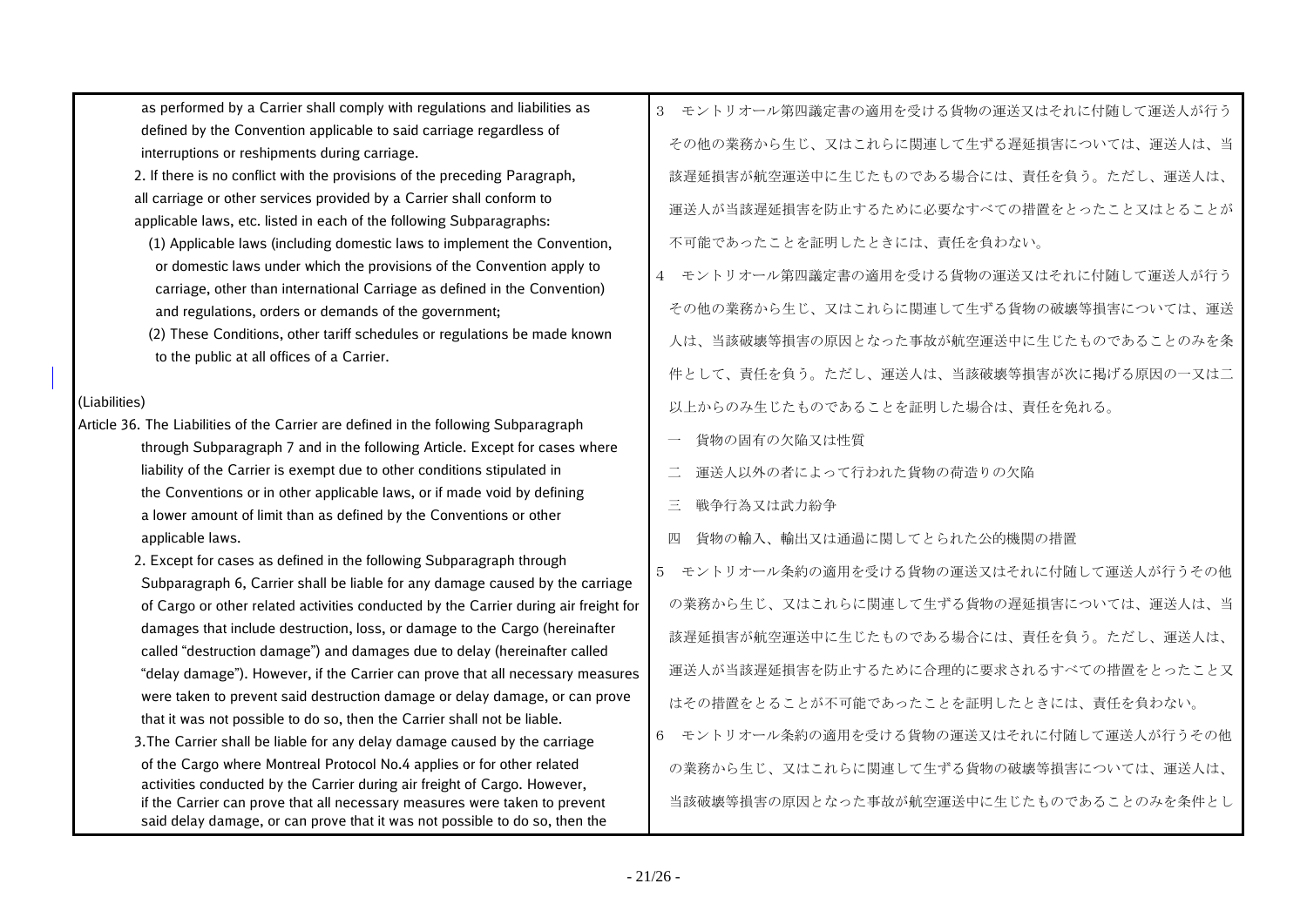| Carrier shall not be liable.                                                                                | て、責任を負う。ただし、運送人は、当該破壊等損害が次に掲げる原因の一又は二以上か          |
|-------------------------------------------------------------------------------------------------------------|---------------------------------------------------|
| 4. The Carrier shall be liable for destruction damage caused during the                                     |                                                   |
| carriage of the Cargo where Montreal Protocol No. 4 applies or for other                                    | らのみ生じたものであることを証明した場合は、その範囲内で責任を免れる。               |
| related activities conducted by the Carrier during air freight of the Cargo                                 | 貨物の固有の欠陥又は性質                                      |
| if said damage is caused during air freight. However, Carrier is exempt from                                |                                                   |
| this liability if the destruction damage is caused by one or more of the                                    | 運送人以外の者によって行われた貨物の荷造りの欠陥                          |
| following conditions:                                                                                       | $\Xi$<br>戦争行為又は武力紛争                               |
| (1) inherent defect or quality unique to the Cargo                                                          | 四                                                 |
| (2) defect packing of that cargo performed by a person other than the                                       | 貨物の輸入、輸出又は通過に関してとられた公的機関の措置                       |
| carrier or his servant or agents.                                                                           | 荷送人及び荷受人は、いかなる場合においても自己の貨物が他の貨物又は運送人の財産<br>$\tau$ |
| (3) an act of war or armed conflict;<br>(4) an act of public authority carried out in connection with the   | に損害を与えた場合には、それにより運送人が被ったすべての損失及び費用を運送人に弁          |
| entry, or exit or transit of the cargo                                                                      | 償するものとする。運送人は人員及び航空機その他の物に害を及ぼす恐れのある貨物を予          |
| 5. The Carrier shall be liable for delay damage caused during the carriage of the                           |                                                   |
| Cargo where Montreal Convention applies or for other related activities                                     | 告なしに廃棄し又は破壊することができ、かつ、そのためには何らの責任を負わない。           |
| conducted by the Carrier during air freight of the Cargo if said damage is caused                           |                                                   |
| during air freight. However, if the Carrier can prove that all necessary measures                           | 第三十七条 運送人の責任は、運送に対する申告価額が申告されたときは航空運送状に記載         |
| were taken to prevent said delay damage, or can prove that it was not possible                              | された荷送人の申告価額を限度とし、荷送人が申告価額の申告をしなかった場合には、損          |
| to do so, then the Carrier shall not be liable.                                                             |                                                   |
| 6. The Carrier shall be liable for destruction damage caused during the carriage                            | 害を受けた貨物一キログラム当たり十九特別引出権を限度とする。ただし、ワルソー条約          |
| of the Cargo where Montreal Convention applies or for other related activities                              | 又は改正ワルソー条約の適用を受ける貨物運送の場合には、運送人が損害をもたらす意図          |
| conducted by the Carrier during air freight of the Cargo if said damage is caused                           |                                                   |
| during air freight. However, Carrier is exempt from this liability if the destruction                       | をもって又は無謀にかつ損害が生ずるおそれがあることを知りながら行った行為(不作為          |
| damage is caused by one or more of the following conditions:                                                | を含む。)により損害が生じたことが証明されたときは、この限りでない。                |
| (1) inherent defect or quality unique to the Cargo                                                          |                                                   |
| (2) defect packing of that cargo performed by a person other than the                                       | 2 前項の場合において、特別引出権建で示された額の各国通貨への換算は、訴訟のときに         |
| carrier or his servant or agents.                                                                           | は、最終口頭弁論終結の日に有効な換算率を適用し、訴訟以外の損害賠償のときには、支          |
| (3) an act of war or armed conflict;                                                                        |                                                   |
| (4) an act of public authority carried out in connection with the entry,<br>or exit or transit of the cargo | 払うべき損害賠償額の確定した日に有効な換算率を適用する。                      |
| 7. The Shipper and the Consignee shall compensate the Carrier for all damages                               | 前二項の場合において、すべての損害賠償請求は価額の立証を条件とする。<br>3           |
| and costs incurred by Cargo to any other Cargo or to Carrier assets under                                   | 4 荷受人その他貨物の引渡しを受ける資格のある者に貨物の一部のみが引き渡された場合         |
| any circumstance. The Carrier reserves the right, without warning, to dispose                               |                                                   |
|                                                                                                             |                                                   |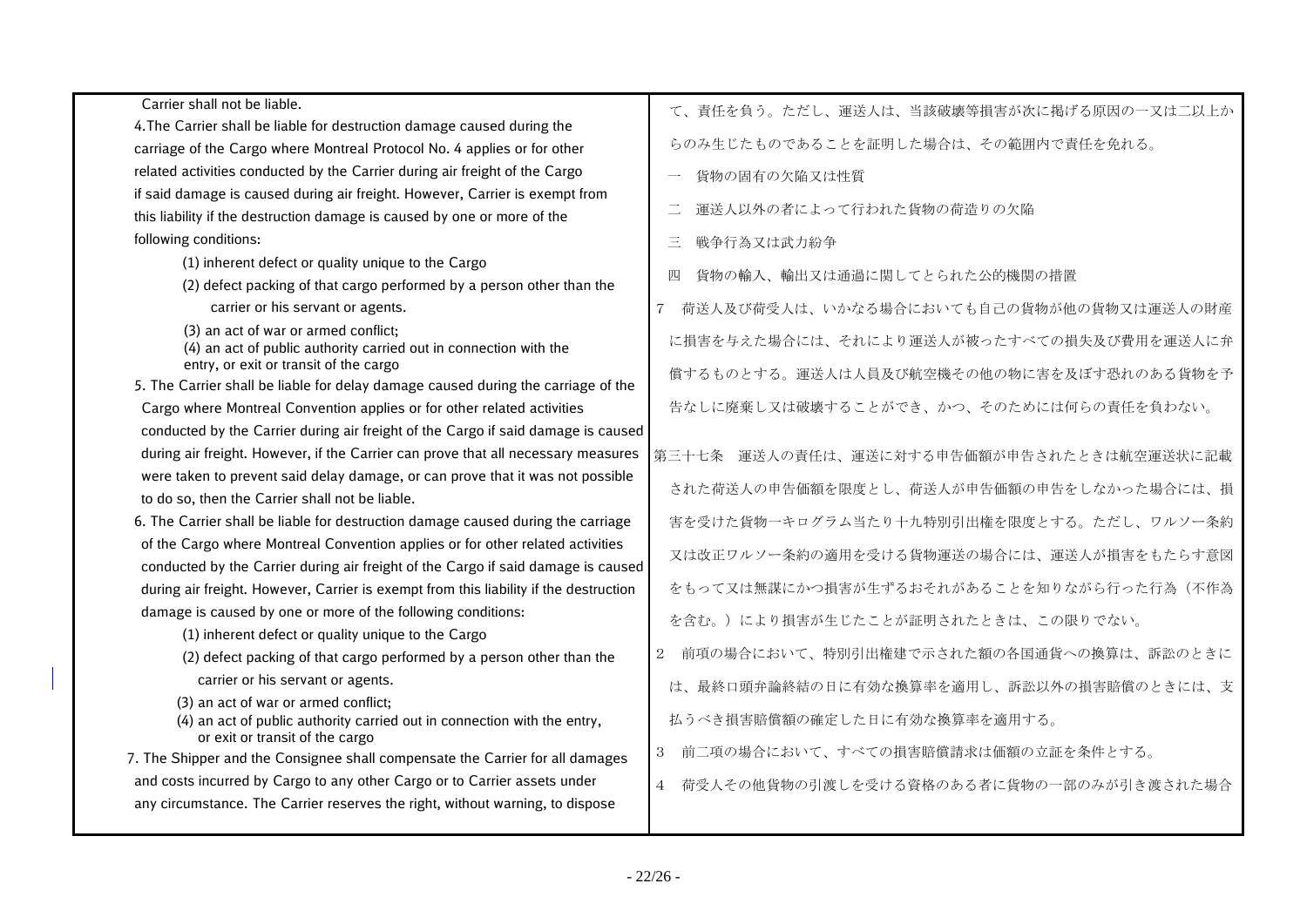or destroy Cargo that may cause damage to personnel or aircraft, and shall not be held liable for this act.

| Article 37.The Liabilities of the Carrier under Montreal Convention shall be limited         | イーリー                     |
|----------------------------------------------------------------------------------------------|--------------------------|
| to the value of the Cargo as declared on the Air Waybill by the Shipper, and                 | 強行                       |
| if the Shipper does not declare the value, then the limit shall be 19 SDR                    |                          |
| per kilogram of the cargo. However, for the carriage of the Cargo where the                  | (損                       |
| Warsaw Convention or the Amended Warsaw Convention applies, if it can be                     | 第三十                      |
| proven that the Carrier willingly or recklessly performed activities that                    |                          |
| caused damage (including gross negligence), then this limit shall not apply.                 | 領し                       |
| 2. The SDR value from the previous subparagraph is converted into a currency                 | れた                       |
| by using the exchange rate valid on the day of the conclusion of final oral                  |                          |
| proceedings, and for non-lawsuit damage values, the exchange rate used will                  | 貨<br>$\overline{2}$      |
| be that on the day that the damage value to be paid was finalized.                           | 遅延                       |
| 3. All damage amounts in the previous 2 subparagraphs are based on<br>verification of value. | こと                       |
| 4. If the Consignee or other persons who are qualified to receive the Cargo are              | た場                       |
| delivered only a part of the Cargo or a partially damaged Cargo, then Carrier                |                          |
| shall be liable for part of the Cargo value as pro rata based on weight of the               | は紛                       |
| Cargo regardless of value of the Cargo part or its contents. In this case, for               | 務所                       |
| determining the maximum value of the Carrier liability, the only weight value to             | $\overline{\phantom{a}}$ |
| be considered is the total weight of the Cargo. However, if weight of other parts            |                          |

of the Cargo may be included if damage to a part of the Cargo affects other Cargo listed on the same Air Waybill, then the weight of these other Cargo may

又は貨物の一部に損害があった場合には、不渡又は損害のあった部分についての運送人の 責任は、その貨物の部分又は内容品の価値にかかわらず、重量に基づく按分額を限度とす る。この場合において、運送人の責任の限度となる額を決定するにあたり考慮する重量は 、関係する荷の総重量のみとする。ただし、貨物の一部又はその貨物に含まれる物品の損 害が、同一運送状に記載されている他の荷の価額に影響を及ぼす場合、責任の限度とする 額を決定するにあたり、これらの他の荷の総重量も考慮する。

第三十八条 第三十六条及び前条第一項から第三項までの規定にかかわらず、損害が本邦に おける貨物の集貨又は配達中に発生したことが証明された場合は、運送人は、当該運送に 強行的に適用される法令又は政府の定めた約款に従い責任を負う。

## (損害賠償請求及び訴訟提起の期限)

第三十九条 物品の引渡しを受ける資格のある者が、苦情の申立てをすることなく貨物を受 た場合には、その貨物が良好な状態で引き渡され、かつ、運送契約に従って引き渡さ ものと推定される。

2 貨物に破壊若しくはき損があった場合には、当該貨物の引渡しの日から十四日以内に、 遅延があった場合には、当該貨物の引渡しを受ける権利を有する者がその貨物を処分する ができた日から二十一日以内に、滅失又は紛失(引渡し不能の場合も含む。)があっ 合には、航空運送状の発行の日から百二十日以内に、当該貨物の破壊、き損、滅失又 は紛失が発生したおおよその日時及び賠償請求の明細を明確に記載した書面を運送人の事 務所に提出しない限り運送人の責任は消滅する。ただし、運送人に悪意があった場合には 、この限りではない。

3 運送人に対する損害に関する権利は、到達地への到着の日、航空機が到着すべきであっ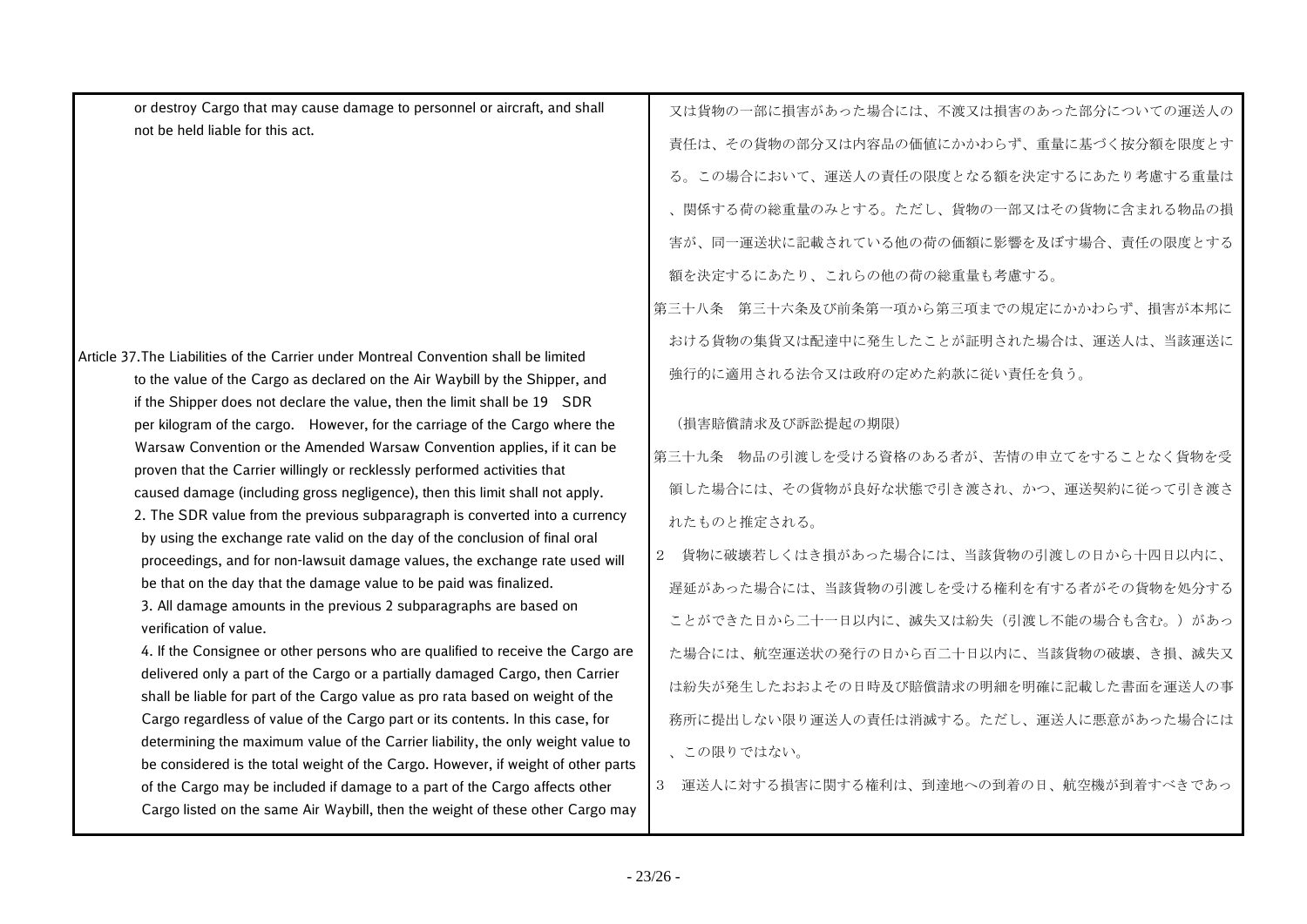| be included in calculations for the limited liability value.                                                                                                                                                                                                                                                                                                                                                                                                                                                                                                                                                                                                                                                                                                                                                                                                                                                                                                                                                                                                                                                                                                                                                                                                                                                                                                                                 | た日又は運送の中止の日から起算して二年以内に訴訟を提起しなければ消滅するものとす                                                                   |
|----------------------------------------------------------------------------------------------------------------------------------------------------------------------------------------------------------------------------------------------------------------------------------------------------------------------------------------------------------------------------------------------------------------------------------------------------------------------------------------------------------------------------------------------------------------------------------------------------------------------------------------------------------------------------------------------------------------------------------------------------------------------------------------------------------------------------------------------------------------------------------------------------------------------------------------------------------------------------------------------------------------------------------------------------------------------------------------------------------------------------------------------------------------------------------------------------------------------------------------------------------------------------------------------------------------------------------------------------------------------------------------------|------------------------------------------------------------------------------------------------------------|
| Article 38. Notwithstanding the provisions of Article 36 and from Paragraph 1 through<br>Paragraph 3 of the preceding Article, if it can be proven that damage was<br>caused during collection or delivery of the Cargo, then the Carrier is liable for<br>this carriage as forced upon it through applicable government laws and<br>ordinances.                                                                                                                                                                                                                                                                                                                                                                                                                                                                                                                                                                                                                                                                                                                                                                                                                                                                                                                                                                                                                                             | る。<br>(条約、強行法規等との抵触)<br>第四十条 この約款又は航空運送状に定める規定が条約、強行法規、政府の規則、命令又は<br>要求に反する場合には、これらと抵触しない限度において適用されるものとする。 |
| (Time Limitation of Claim for Damages and Commencement of Suit)                                                                                                                                                                                                                                                                                                                                                                                                                                                                                                                                                                                                                                                                                                                                                                                                                                                                                                                                                                                                                                                                                                                                                                                                                                                                                                                              |                                                                                                            |
| Article 39. If a person who is entitled to take delivery of goods receives Cargo<br>without making any complaint, such Cargo shall be presumed to be delivered in<br>good condition and delivered in accordance with the contract of carriage.<br>2. Unless a document which expressly specifies the approximate time when the<br>damage or partial loss of such Cargo arose and particulars of the claim<br>for compensation is submitted to an office of the Carrier within 14 days from the<br>date of delivery of the Cargo if such Cargo is damaged or such Cargo is partially<br>lost or is partially missing, or within 21 days from the date a person who is<br>entitled to take delivery of the Cargo could dispose of such Cargo if such Cargo<br>is delayed, or within 120 days from the date an Air Waybill is issued if the Cargo<br>is lost or missing (including impossibility of delivery), the liability of the Carrier<br>shall cease. Provided, however, that this shall not apply if the Carrier has<br>demonstrated bad faith in connection therewith.<br>3. A right to claim for Damage against a Carrier shall be extinguished unless<br>a suit is instituted within a period of two years, reckoned from the date<br>of arrival at the destination, or from the date on which the aircraft ought<br>to have arrived, or from the date on which the carriage stopped. |                                                                                                            |
| (Conflict with Convention, Mandatory Laws, Etc.)<br>Article 40. If the provisions of these Conditions or an Air Waybill are contrary<br>to the Convention, mandatory laws, regulations, orders or demands of a<br>government, the former shall be applicable insofar as the former does not<br>conflict with the latter.                                                                                                                                                                                                                                                                                                                                                                                                                                                                                                                                                                                                                                                                                                                                                                                                                                                                                                                                                                                                                                                                     |                                                                                                            |